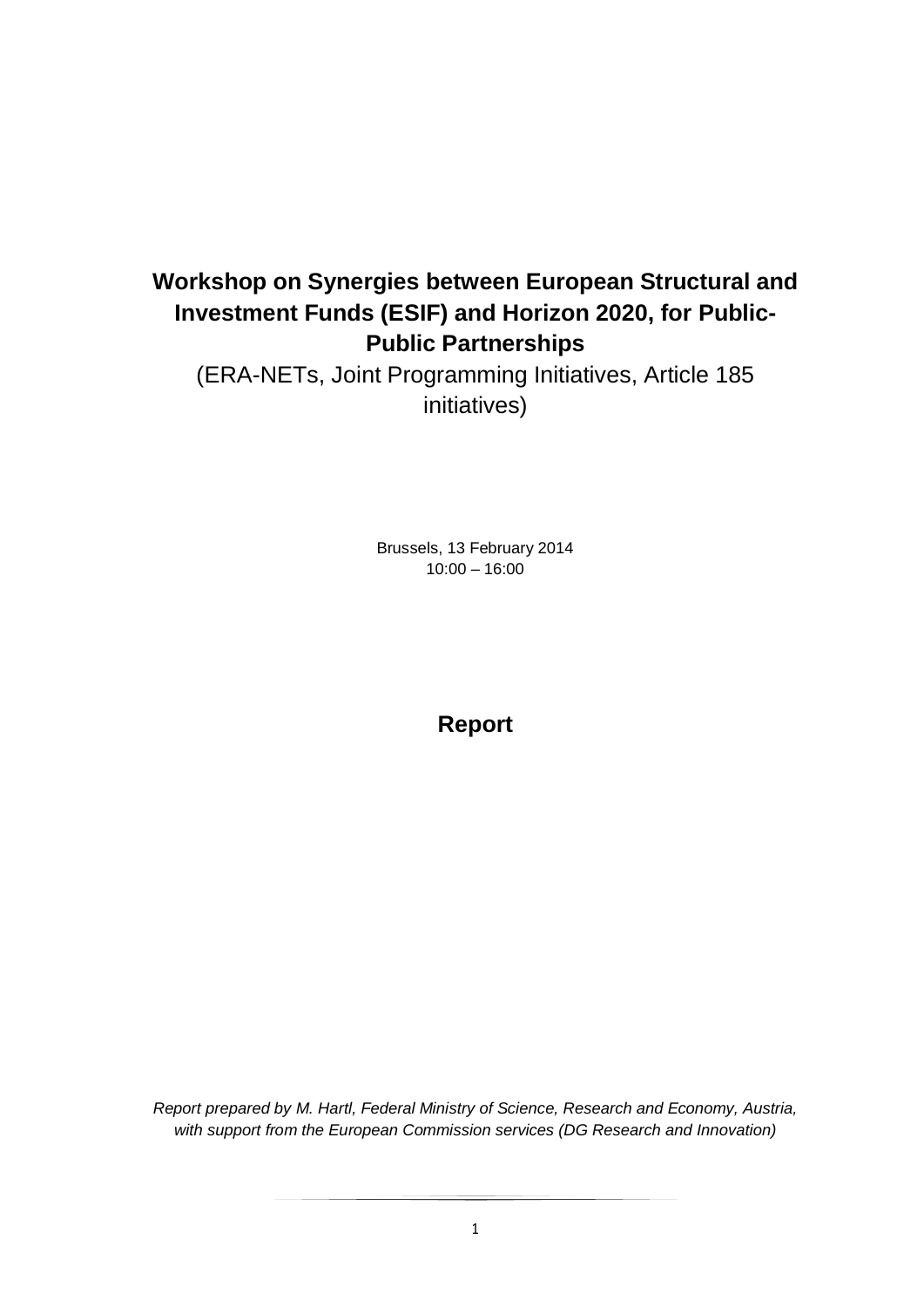#### **Table of content**

#### **Introduction**

#### **Background elements**

With the new funding period for the European Structural and Investment Funds (ESIF) 2014- 2020 featuring an overall budget of more than 350 billion Euros and the biggest EU Research and Innovation programme "Horizon 2020" ever launched (80 billion Euros between 2014 and 2020) substantial budget will become available on EU level to foster research and innovation activities. With view to the aims of the Europe 2020 strategy, its flagship initiative Innovation Union, the European Research Area, etc. and in the context of the still ongoing economic crisis in Europe that puts public budgets under severe constraints, it is vital that the investments for research and innovation on EU, national and regional level are better coordinated and achieve leverage effect where-ever possible.

Working towards increased synergies between Horizon 2020 and the ESI Funds has received special attention in this respect and was high on the political agenda during the whole negotiation and preparation phase of the two programmes.

Besides simplifying and harmonizing the regulatory framework for the two programmes, a clear division of efforts between Horizon 2020 and Cohesion policy is a necessity to achieve the envisaged synergies. Horizon 2020 will continue to support *excellence* regardless of geographical location. At the same time, Cohesion policy will provide support for regions across the Union that are building up their *capacities* for research and innovation.

A novelty for the current programming period 2014-2020 is the possibility of combined funding. This means using different public funding sources - including EU funding sources within a programme, project or a group of projects. The possibility of combined funding seeks to exploit complementarities and synergies while at the same time avoiding overlaps and excluding double-financing.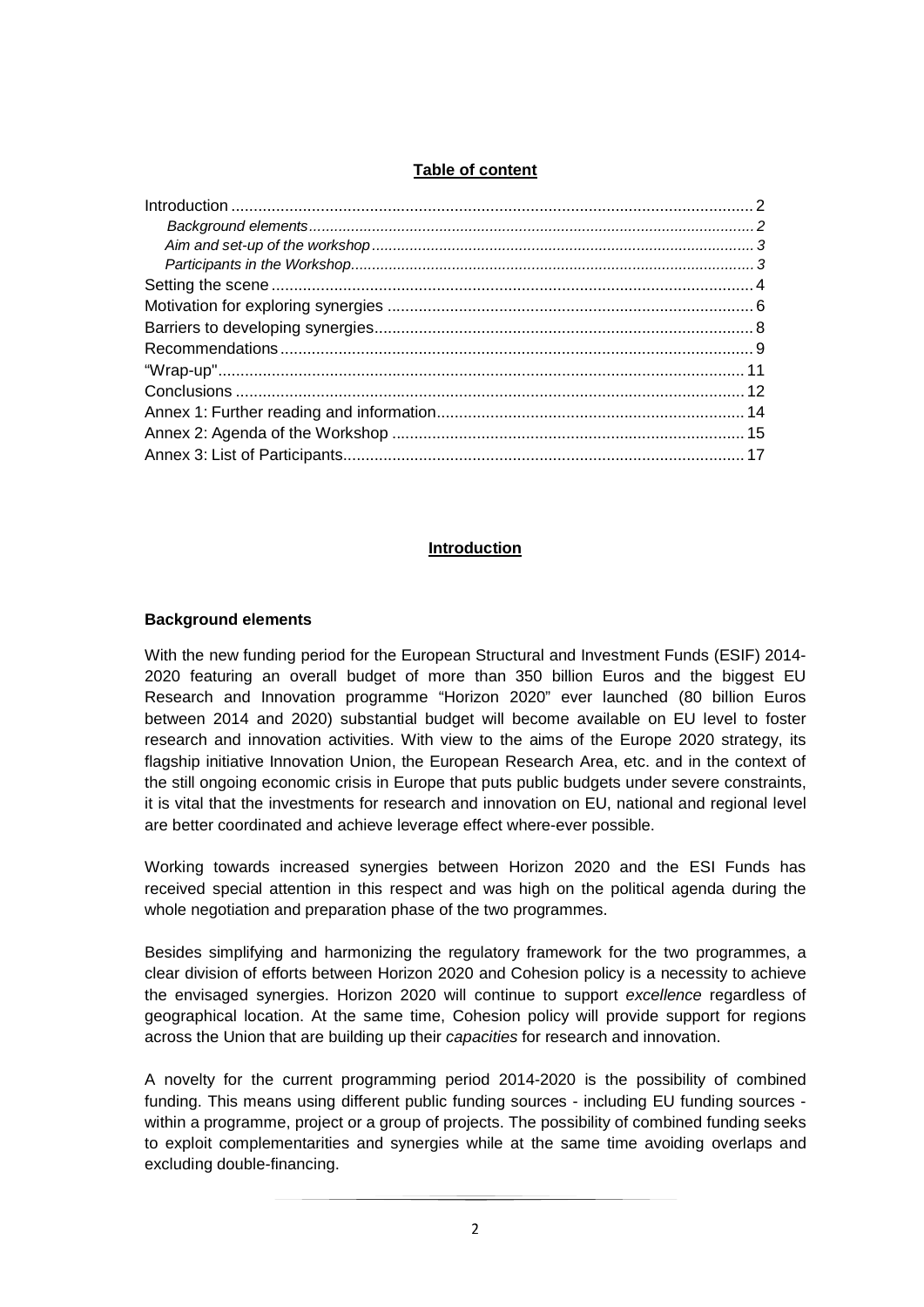The first calls of Horizon 2020 have just been launched and Member States are still in the process of drafting their Smart Specialisation Strategies, Partnership Agreements and Operational Programmes. The opportunities therefore, have to be seized now to take the first steps in realizing the envisaged synergies.

# **Aim and set-up of the workshop**

The focus of the workshop was to explore how to implement combined funding on an operational level and how, ,complementarities and synergies between Horizon 2020 and Cohesion policy can be facilitated for public-public partnerships (ERA-NETs, Joint Programming Initiatives, Article 185 initiatives) in a wider sense.

Realizing potential synergies requires effective communication and an exchange of information regarding operations of the two funding mechanisms between Managing Authorities of the ESI Funds and research funding ministries and agencies (key actors of the 'Horizon 2020 community') in Member States.

The workshop organised by the Directorate-General for Research and Innovation of the European Commission brought together around 90 persons representing those categories of expertise - from research programme owners and/ or managing organisations, ministries responsible for the ESIF programming, managing authorities responsible for ESIF implementation, and Innovation agencies, with knowledge about or expertise in implementing on ERA-Nets, Joint Programming Initiatives, and Art. 185 Initiatives.

A key feature of the workshop was the participatory leadership methods (world café setting, harvesting), that - beyond the information and introductory sessions - offered participants to actively engage in the workshop as follows:

- discuss key questions raised at the workshop in changing configurations;
- gain knowledge on first experiences, current practices, challenges, and possible next steps in developing synergies between different funding sources on EU level;
- expand their expert-network of colleagues to other organisations, Member States and the European Commission.

This report is not only intended as a summary to be provided to the participants of the workshop, but should also offer information about the current discussion points and potential next steps to take for all interested parties.

# **Participants in the Workshop**

Overall around 90 participants attended the workshop, out of which 15 were European Commission staff and 75 experts from Member States (no participants from Associated States or Third Countries participated to the workshop due to the focus on synergies with ESI Funds to which only Member States have access).

Also due to the fact that Belgium/Brussels is the seat of a number of associations and regional offices, participation from Belgium was highest followed by participation from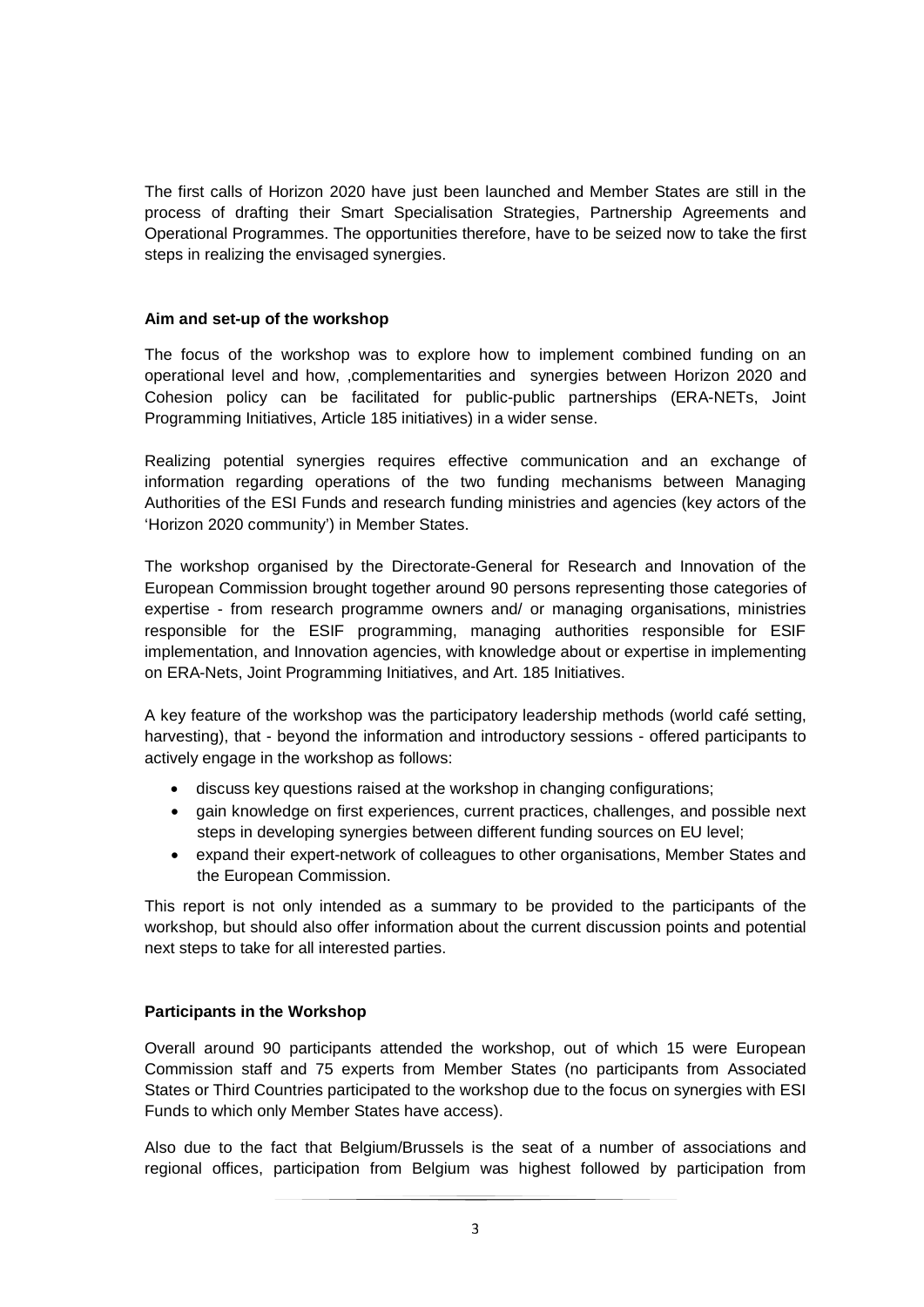France, Spain and the Netherlands. The workshop participants came from 20 Member States. Twelve of these Member States represented EU-15, and 8 represented EU-13, but the ratio of participants from EU-15 versus EU-13 "was around 9:1.

Out of the 75 experts from the Member States: 60% declared themselves as representing either a Ministry responsible for the ESIF programming or a Managing authority responsible for ESIF implementation or Innovation agency, while 30% declared themselves as representing a Research programme owner (e.g. Ministry/Regional authority) or being a Research programme manager (e.g. Funding Agency).

With view to experiences with public-public-partnerships – in line with the numbers of initiatives existing, the highest percentage (30%) declared themselves as having experience with ERA-Nets, while 20% declared themselves as having experience with Joint Programming Initiatives and 10% as having experience with Art. 185 initiatives.



#### **Setting the scene**

**Peter Dröll**, Director Directorate B (Innovation and ERA) of DG Research and Innovation opened the workshop by reminding participants of the exceptional year 2014 that brings about a number of changes, challenges and opportunities (Horizon 2020, new phase of ESIF, European elections). He went on to shortly explain the main goals of the workshop (identifying bottlenecks for synergies, making new connections – networking, providing recommendations) and pointed out the combination of: *ideas from research and innovation + the money and new regulations from Horizon 2020 and ESIF as well as the developed smart specialization strategies of the regions/countries provide huge opportunities for synergies that now have to be made concrete* utilizing the rich and diverse landscape in Europe. Finally he ensured participants that the European Commission will have a close look at the identified problems/barriers and will follow-up on them as needed.

*Carmen Ianosi* from DG Communications Networks, Content & Technology introduced the participatory approach and setting of the workshop, explained the process-related logistical issues and presented the organization team of the workshop.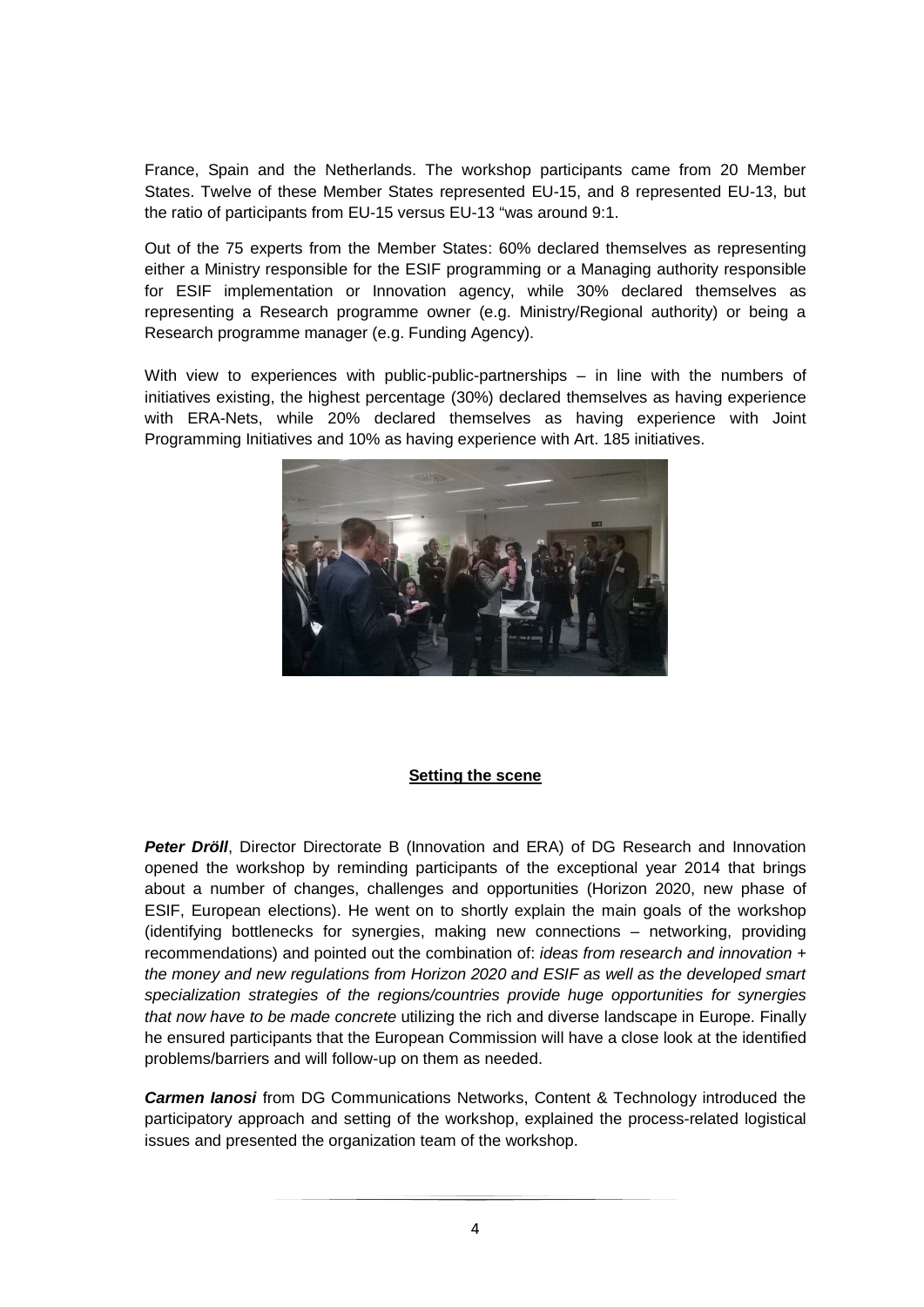*Katja Reppel*, Deputy Head of Unit for Smart and Sustainable Growth in DG Regional and Urban Policy gave a detailed presentation on the State of play guiding synergies between European Structural and Investment Funds, Horizon 2020 and other innovation-related EU Funds.

The three main chapters of her speech evolved around 1) the basics on the Cohesion Policy and ESIF management 2) rules for synergies with Horizon 2020 3) why ERA-Nets and Art 185 initiatives are potentially interesting for Managing Authorities.

The shared management of the Structural Funds between the European Commission and the Member States leads to a quite complex picture of implementation currently involving around 455 operational programmes and almost as many managing authorities from which about half are on regional level and half work on national level. Since 2007 more than 53 000 RTD projects have been funded with more than 20 700 research jobs created; however the impact on structural changes, the sustainability of these measures beyond the funding lifetime and the coordination with other policy developments are not quite clear. The new thematic concentration and ex-ante conditionality for smart specialisation were implemented to strengthen the potential outputs and effect of the future funding. Novelties for synergies between Horizon 2020 and ESIF include that i) 15% of the total amount available for ERDF in the Operational Programme can be spent outside operational programme territory ii) a stronger obligation to work with innovation actors in other regions & Member States iii) the alignment of similar cost items allowing for easier combining of funds iv) obligation to seek synergies and complementarity with Horizon 2020 and other centrally managed EU programmes; v) the possibility to combine Horizon 2020 and ESIF funding in the same project via an exemption from the non-cumulative principle of Art. 129 Fin. Regulation that prohibits a beneficiary to receive 2 EU grants for a project.

However the basic principles "NO substituting of national or regional or private co-funding to centrally funded EU projects or programmes by ESIF money"; "NO double funding: an ESIF grant and a Horizon 2020 grant may not cover the same cost item"; "Synergies means more than combining ESIF and other Union grants in the same project" have to be respected when planning concrete projects.



Jörg Niehoff from the Unit ERA policy and reform - Joint Programming Sector in DG Research and Innovation provided the participants with an overview of the co-funding potentials of the three main public-public-partnership instruments of Horizon 2020, namely Joint Programming initiatives, ERA-Net Co-fund and Article 185.

Due to the fact that Joint Programming initiatives are funded by national budgets and do not receive EU funding of any kind for joint calls, it is possible to use ESIF either as national/regional contribution to joint calls or for research infrastructures (RIs) in relation to JPIs' Strategic Research Agenda (SRA). However restrictions apply if ERA-NET Co-fund / Art 185 are used to implement the respective part of the SRA.

The issue gets more complex for ERA-Net Co-fund projects as there is –by definition - a certain degree of co-funding by Horizon 2020. As stated earlier, Horizon 2020 and European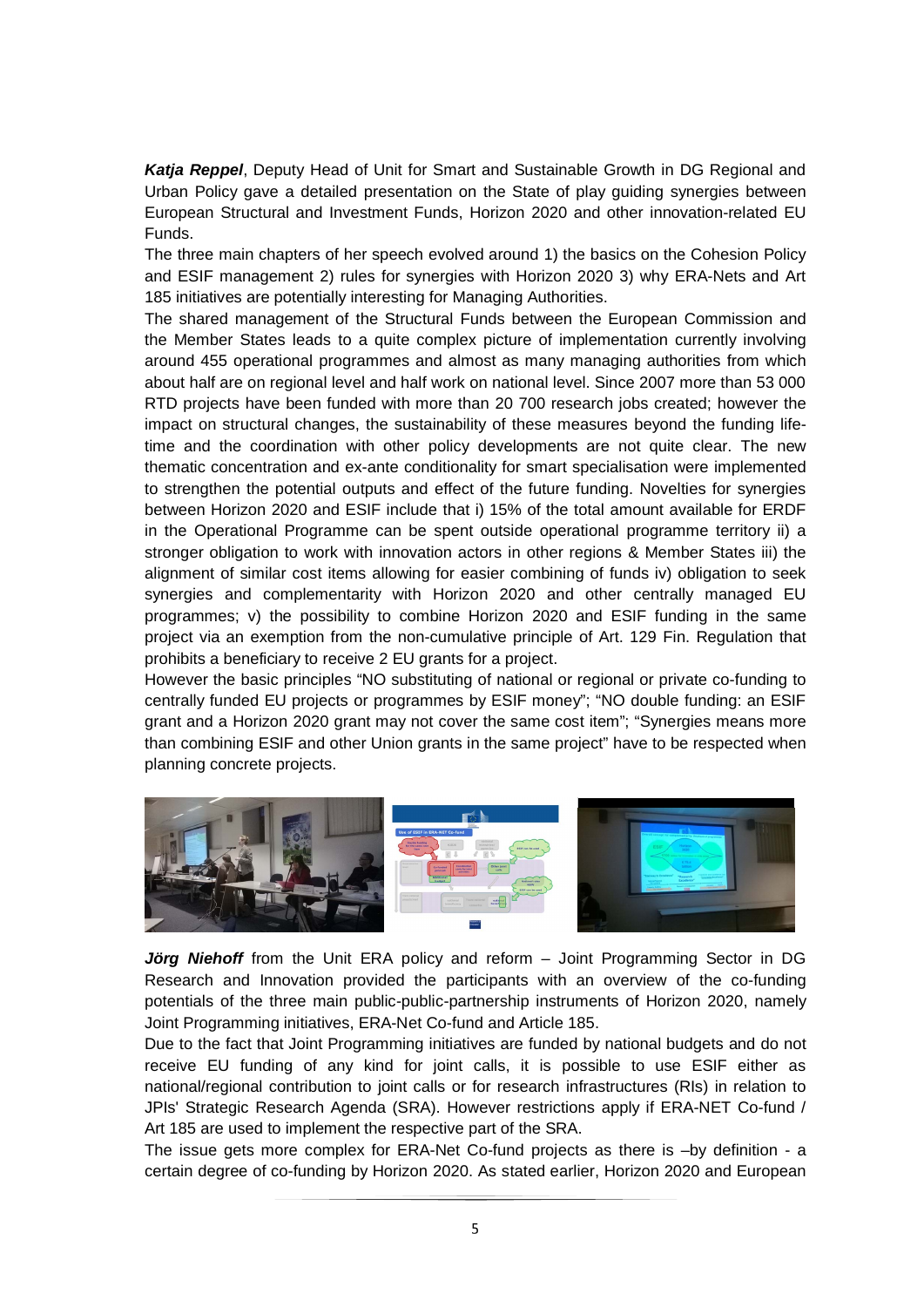Structural and Investment Funds (ESIF) rules allow for the funding of the same action by two different Union funding sources provided that there is no double funding of the same costitem. Member States may use Structural Funds for their contribution to the call, but only those MS contributions to the call budget that use purely national contributions will qualify for co-funding from Horizon 2020. Any call contribution a MS makes that is co-financed by Structural Funds does not qualify for additional funding from Horizon 2020.

A combination of funds is possible if Horizon 2020 is used to fund some projects (e.g the top ones on the evaluation ranking list) and ESIF to others (projects further down the ranking list where no money from Horizon 2020 is available anymore). The implementation of Article 185 will only be relevant in a very limited number of cases but also here a cautious approach is necessary as the EU funding is involved in co-funding of the activities and the Rules for participation of Horizon 2020 apply.

# **Motivation for exploring synergies**

3 experts already involved in the ERA-Net, JPI or large cross-border research programmes presented their motivation to seek and explore potential synergies between Horizon 2020 and ESIF.

*Daria Julkowska* from the ERA-Net activity on Research Programmes on Rare Diseases shortly presented their activity and the special issue they are confronted with: within their ERA-Net the earmarked budget for the yearly joint transnational calls increases but in parts cannot be spent. Because their calls are highly competitive (10% success rate) less competitive research groups are rarely invited to participate in transnational consortia. This currently mostly affects research groups from theEU-13. To improve the competitiveness of these currently "less performing" groups they would like to use ESIF for selected investments in research infrastructures / centres of competence and for developing human potential in the field of research and innovation in these regions in order to decrease the divide between the countries and increase the return on investment and funds leverage.

*Marta Slezak-Warszycka* from the Baltic Sea Region Programme 2007-2013 (90 projects, 1150 partners from 10 countries, 219 Million EUR committed) explained that from the implementation phase of their programme a number of issues have arisen that might partly be tackled via a synergetic use of Horizon 2020 and ESIF: e.g. new research needs discovered in the projects; additional time and funding required for testing of developed solutions and offering products for the market, new actors/geographical areas interested in developed solutions; necessary awareness raising measures; financing newly established cooperation structures; transparent information/advisory services on funding options; developing harmonised requirements among the programmes; cooperation with actors responsible for the macro-regional strategy in the area; seed money type of financing for emerging ideas; cross-project capitalisation of results (clustering of projects).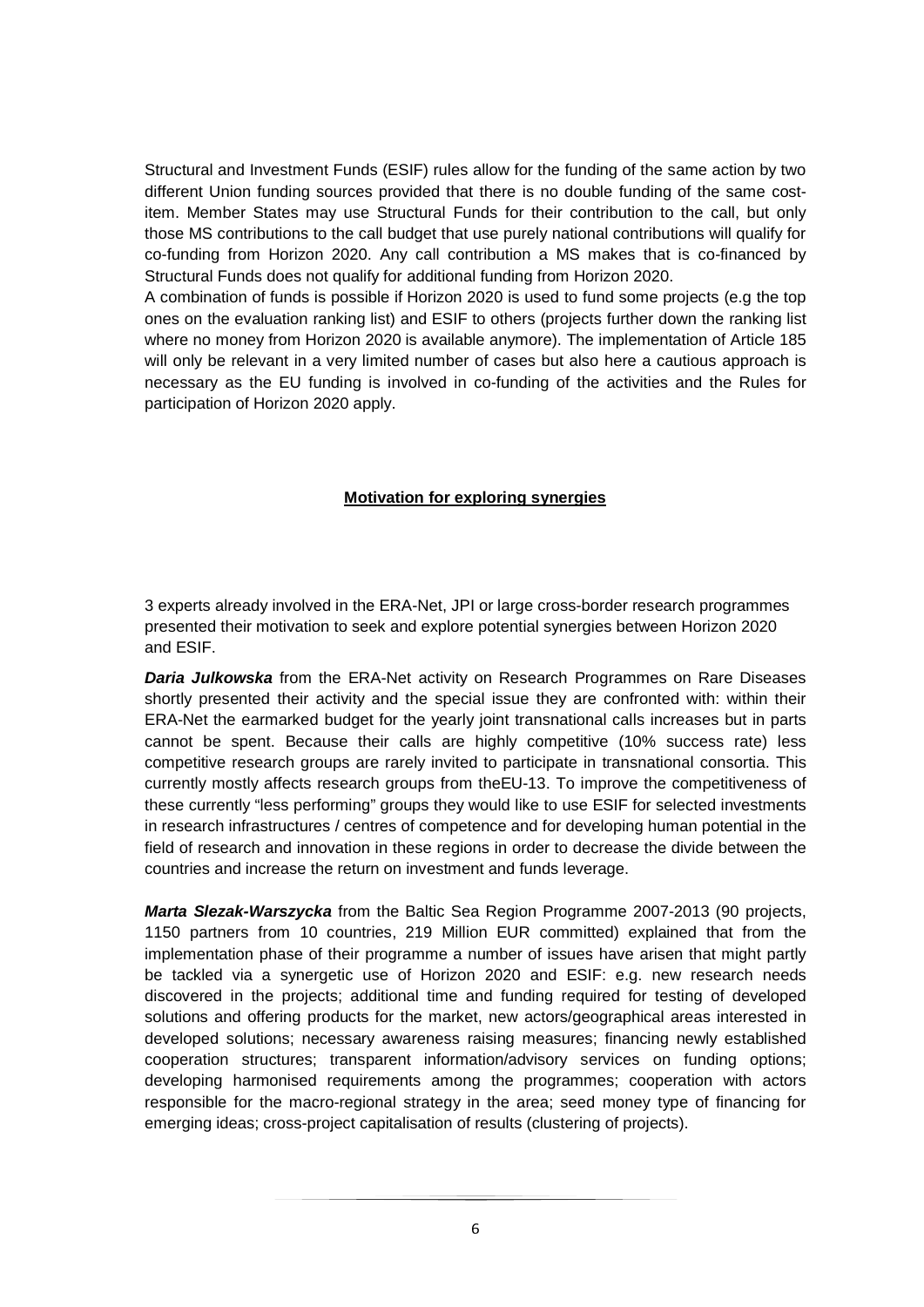*Hans-Günther Schwarz* from the Joint Programming Initiative Urban Europe portrayed urbanisation as one of the grand and complex challenges of our time. He argued that linear approaches, such as the classical "innovation chain" fail to provide solutions. However, RDI funding is still lined up along this hypothetic chain. One approach the JPI Urban Europe would like to follow in the future is to move from thematic-oriented calls to calls that would ask for the solutions of specific challenges presented by dynamics of urbanisation. He also pointed to the fact that to realize synergies it will be necessary to adapt the mindsets of the different funding and managing bodies (he explained that in the context of urbanisation challenge cities - from a pure cohesion argument – are often not perceived as "deprived areas" in need of support through ESIF).



The first interactive world café session on the issue of "motivation to explore synergies between Horizon 2020 and ESIF for public-public-partnerships" and "expected benefits of such activities" brought about plenty of arguments and expectations. Within the workshop they have been clustered along the following main categories:

| More funding for Research and Innovation                                                                                                                                                                                                                                                                                                                                                                                                                                                                                                           | Increasing the socio-economic impact                                                                                                                                                                                                                                                                                                                                                                                                                                                                                                                        |
|----------------------------------------------------------------------------------------------------------------------------------------------------------------------------------------------------------------------------------------------------------------------------------------------------------------------------------------------------------------------------------------------------------------------------------------------------------------------------------------------------------------------------------------------------|-------------------------------------------------------------------------------------------------------------------------------------------------------------------------------------------------------------------------------------------------------------------------------------------------------------------------------------------------------------------------------------------------------------------------------------------------------------------------------------------------------------------------------------------------------------|
| More money for R and I; maximise access to funding<br>opportunities; enhance the support for funding<br>recipients; more funding possibilities for research<br>(networks) and capacity building for SSH networks;<br>Sensitise beneficiaries about the potential of different<br>financing sources for the same project; ESIF could<br>fund those projects eligible for funding under H2020<br>(ERC, SME instrument, ) but not in the highest<br>ranking, possibility to use ESIF money for the cost<br>items you cannot fund with other projects. | Sustainability of excellent research teams and optimal<br>use of structural funds will lead to creating new jobs:<br>keep/maintain competitiveness: creating the demand/<br>Pre-commercial procurement; to facilitate sustainable<br>innovation effect of research projects/initiatives,<br>achieve socio-economic impact; use the knowledge of<br>two different worlds: managing authorities and<br>researchers / innovative undertakings from all over<br>the EU; sustainable regional development, including<br>growth, jobs and products on the market. |
| Long-term and more strategic, bigger projects                                                                                                                                                                                                                                                                                                                                                                                                                                                                                                      | <b>Better quality projects</b>                                                                                                                                                                                                                                                                                                                                                                                                                                                                                                                              |
| Longer-term funding based on advance strategic<br>thinking; creating a larger scope of activities and up-<br>scaling results; to combine different funding sources<br>to develop a large project; larger and more integrated<br>projects.                                                                                                                                                                                                                                                                                                          | Rise quality of the project combining both dimensions:<br>regional/cohesion and local/excellence; better quality<br>of ESIF funded research; quality of the projects:<br>managing authority decide to fund special actions;<br>SMEs before applying to H2020 calls present project<br>to local managing authorities - managing authorities<br>read and give hints to match S3 goal - SMEs collect<br>hints and submit to H2020 -project will be funded on<br>ESIF and H2020; long-term use of Structural Funds                                              |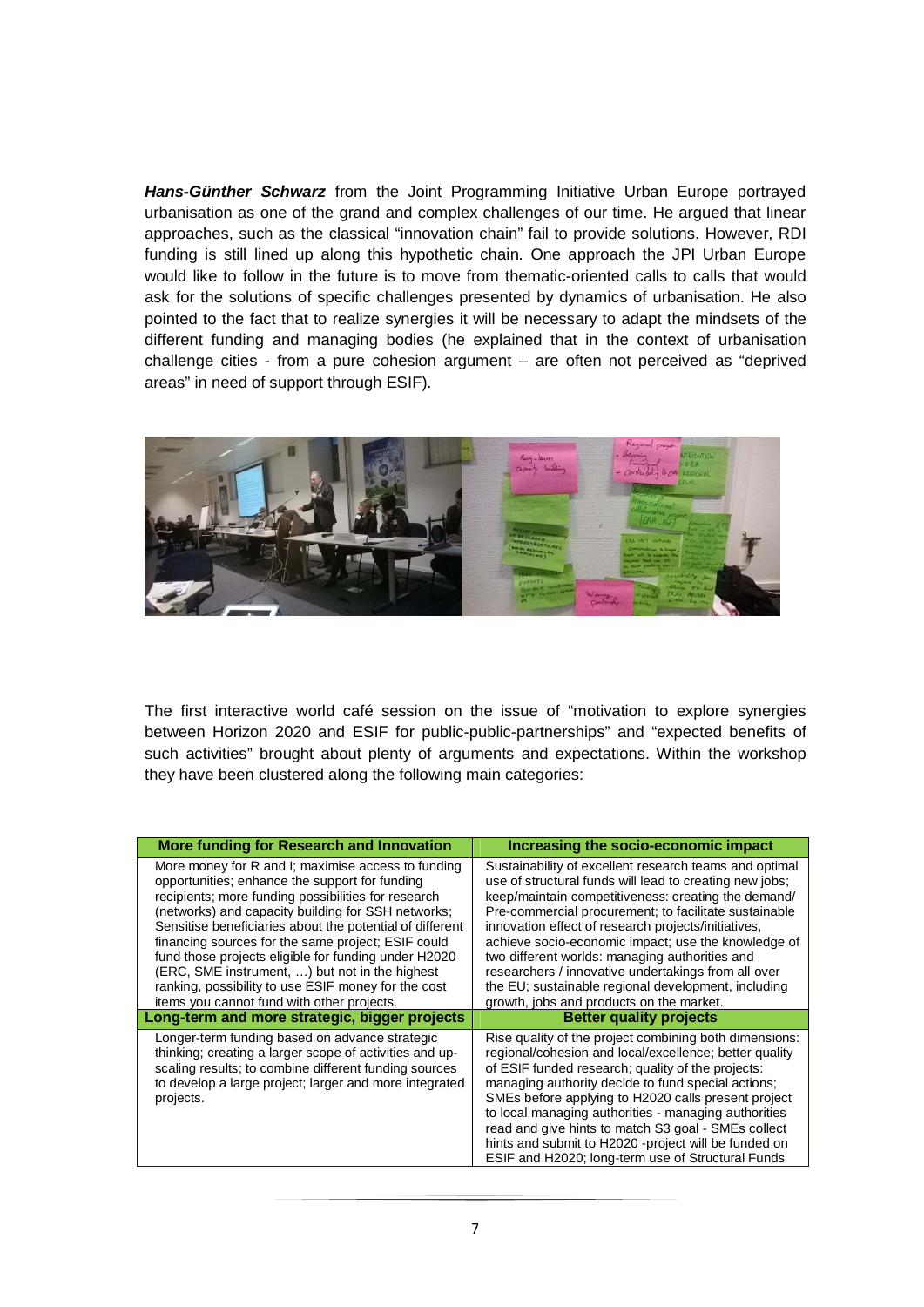|                                                                                                                                                                                                                                                                                                                                          | (into RIS3) = sustained RDI excellence in H2020.                                                                                                                                                                                                                                                                                                                                                                                                                                                                                                                                                                                                                                                                                  |
|------------------------------------------------------------------------------------------------------------------------------------------------------------------------------------------------------------------------------------------------------------------------------------------------------------------------------------------|-----------------------------------------------------------------------------------------------------------------------------------------------------------------------------------------------------------------------------------------------------------------------------------------------------------------------------------------------------------------------------------------------------------------------------------------------------------------------------------------------------------------------------------------------------------------------------------------------------------------------------------------------------------------------------------------------------------------------------------|
| Combining funds along the innovation chain                                                                                                                                                                                                                                                                                               | <b>More participation of SMEs</b>                                                                                                                                                                                                                                                                                                                                                                                                                                                                                                                                                                                                                                                                                                 |
| Integration of all the aspects of the research and<br>innovation chain; enable the strategic combination of<br>funds along the innovation chain - from research to<br>market; more transparency in value chain "from<br>excellence to innovation" and vice versa; more<br>extensive value chain due to new partners/funding<br>sources.  | Using ESIF and H2020 for SMEs; businesses having<br>more options/ building on failure + capacity building;<br>help SMEs to be more competitive; more participation<br>of SMEs in ERA-Nets (for calls using ESIF, not Co-<br>fund).                                                                                                                                                                                                                                                                                                                                                                                                                                                                                                |
| Long-term capacity building                                                                                                                                                                                                                                                                                                              | <b>Regional projects becoming transnational</b><br>and contributing to the ERA                                                                                                                                                                                                                                                                                                                                                                                                                                                                                                                                                                                                                                                    |
| Use the diverse funding opportunities efficiently to<br>secure the sustainable development of R and I<br>capacities + infrastructures built during 2007-13<br>period; ensure sustainability of research<br>infrastructures (human resources, training); more<br>utilisation efforts possibly combined with<br>infrastructure activities. | Contributing to ERA at regional level; a regional<br>project becomes a transnational collaborative project;<br>possibility for regions to influence EU-level Strategic<br>Research Agendas in the long-term;; combining<br>funding sources of different types of countries: MS,<br>AC, TC                                                                                                                                                                                                                                                                                                                                                                                                                                         |
| Going from H2020 to regional stakeholders                                                                                                                                                                                                                                                                                                | <b>Trigger regions to prioritise</b>                                                                                                                                                                                                                                                                                                                                                                                                                                                                                                                                                                                                                                                                                              |
| Having H2020 funds going to local stakeholders; a<br>research project can have a regional implementation<br>(or several); to further develop/attract H2020<br>excellence to regional level (and further impact on<br>education and infrastructure capacity building)                                                                     | Force the regions to prioritise (via S3); bring regional<br>level to innovation issues; encouraging synergies<br>leads to increase efforts and investments focused on<br>regions' smart specialisation; success builds on<br>existing success; speeding-up innovation in regional<br>areas but mindset of ESIF needs to be harmonised<br>with the thematic funds to achieve that; aligning<br>regional political agenda with the researchers and<br>viceversa; grounding priorities in ESIF provides<br>greater focus for all regional actors (also makes clear<br>what will not be prioritised for funding); to support a<br>sectorial integrated approach in line with the S3<br>priorities: from infrastructure to the market. |

#### **Barriers to developing synergies**

As the kick-off discussions on the barriers for potential synergies, two experts gave insights into their work and experiences:

*Gaëlle Herchin* from the Managing Authority of the ERDF in the Alsace Region identified three main barriers for implementing projects using ERA-Net and Structural Funds:

1) Different types of financing according to the different programme owners and members of the ERA-NET; for example: German partners receive refundable advance, French partners receive grants 2) Different eligibility criteria for expenditures 3) Setting up a project with European partners leads to numerous question like "What coordination?", "What monitoring for the ERDF?" and entail the difficulty of the evaluation of the impact for regional territory because of the European-wide scope. She also gave hints on positive aspects that can facilitate such co-operations and the administration if it:  $\rightarrow$  having a variety of efficient stakeholders and institutions: for example: one person responsible for ERA-NET coordination in Alsace is located in the same agency responsible for helping enterprises to prepare proposals financed by ERDF);  $\rightarrow$  Added value if regional enterprises are involved in the development of European lead markets;  $\rightarrow$  Regional enterprises that have experience in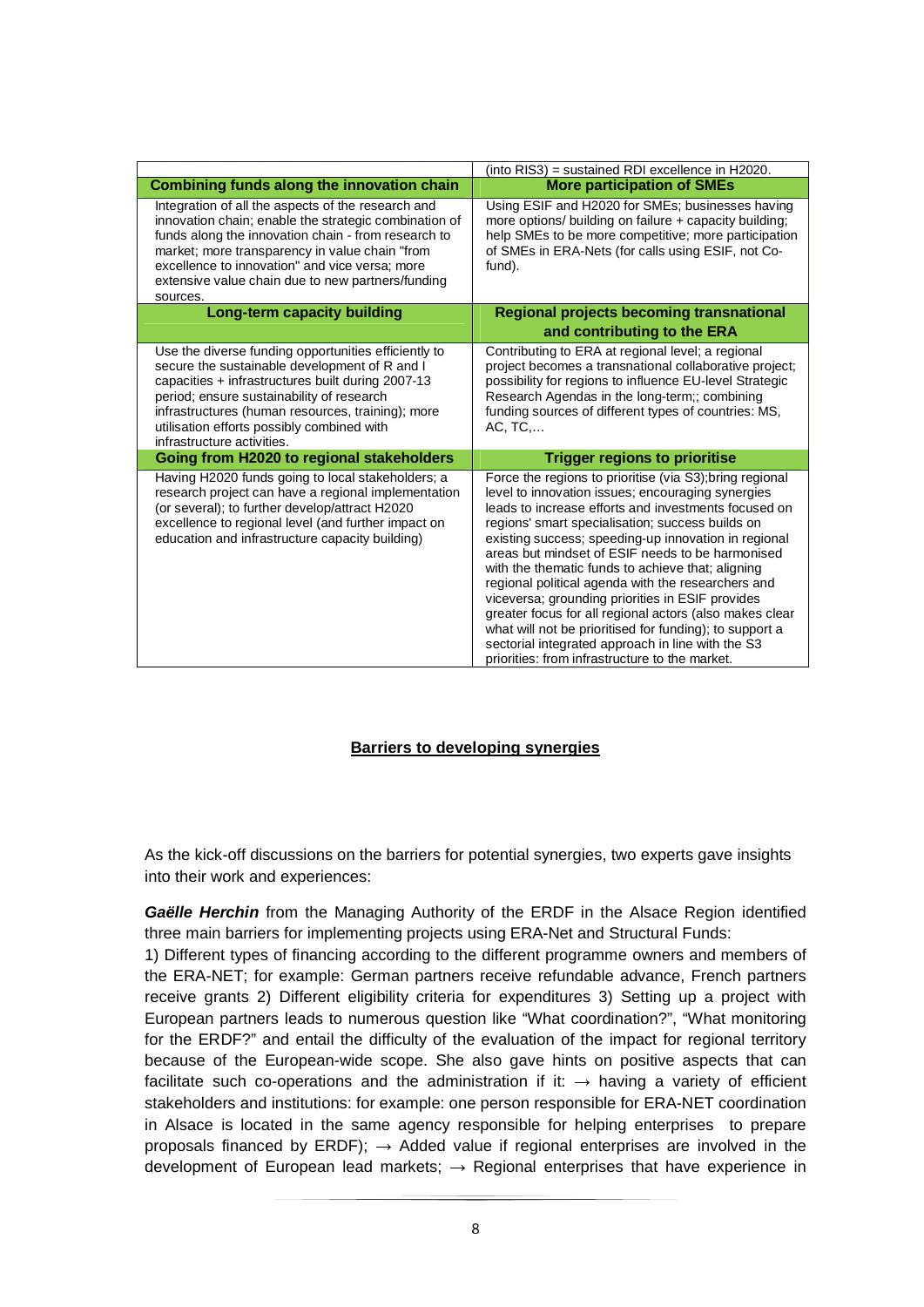participating in collaborative projects (national financing);  $\rightarrow$  in Alsace the ERA-NET coordinator and ERDF Managing Authority are the same institution facilitating communication and understanding.

*Christina Urgate* from the Basque Innovation Agency focused on the experiences of her organization with the ERA-Net scheme. The Innovation Agency is supporting the Basque Government in participating in ERA-NET actions since 2004 (16 ERA-NETs and1 ERA-NET Plus). She explained that while the traditional ERA-Net activities did not produce any specific difficulties for the ERA-NET Plus action the European Commission provides an incentive for the participating organisations of joint calls by 'topping-up' joint transnational funding with Community funds (33%). This poses the difficulty of possible double funding in projects recommended in ERA-NET Plus calls. Since the new ERA-NET Co-fund is in its essence quite similar to the ERA-NET Plus scheme, regions participating in this initiative:

- either will have to participate with regional funding programmes that are not co-funded by ESIF or
- they will have to be able to separate those projects recommended in ERA-NET Co-fund call from the rest of regional projects submitted to the regional funding programme.

This session was followed by a world café format where experts at the tables discussed their concrete experiences with barriers for cooperation in public-public-partnerships and on more general level difficulties they have discovered in linking projects, organisations, managers and attitudes with ESIF and the EU Framework Programmes.

#### **Recommendations**

Although discussed separately in the consecutive world café session, the "harvesting" of the information and arguments tried to combine the perceived barriers for synergies with potential recommendations and solutions for them:

| <b>BARRIER</b>                                                                                                                                                                                                                                                                                                                                                                                                                                                    | <b>RECOMMENDATIONS</b>                                                                                                                                                                                                                                                                                                                                                                                                                                                   |
|-------------------------------------------------------------------------------------------------------------------------------------------------------------------------------------------------------------------------------------------------------------------------------------------------------------------------------------------------------------------------------------------------------------------------------------------------------------------|--------------------------------------------------------------------------------------------------------------------------------------------------------------------------------------------------------------------------------------------------------------------------------------------------------------------------------------------------------------------------------------------------------------------------------------------------------------------------|
| <b>Complexity of the system: rules</b>                                                                                                                                                                                                                                                                                                                                                                                                                            | <b>RECOMMENDATIONS</b>                                                                                                                                                                                                                                                                                                                                                                                                                                                   |
| Complexity<br>No clear guidelines on synergies from EC<br>Different reporting and cost reporting requirements<br>Different rules for participation and funding<br>ESIF versus H2020<br>Different rules coming from 2 different DGs<br>(example of certificate of methodology for FP7)<br>Cost items = which ones funded by ESIF and ones<br>by H2020? "Plan B" in case of unsuccessful H2020<br>application?<br>Mismatch in funding patterns, evaluation criteria | Rules need to be clarified - what is possible, what is<br>$\overline{\phantom{a}}$<br>not?<br>Harmonisation of rules for participation<br>$\overline{\phantom{a}}$<br>More flexible setting of rules by the EC<br>Harmonisation of eligibility criteria of expenditures<br>and justification/monitoring<br>Similar rules and administration procedures<br>$\overline{\phantom{a}}$<br>between SF and H2020<br>Aligning of ways of paying researchers<br>Complete the ERA |
| <b>Complexity - cross-border dimension</b>                                                                                                                                                                                                                                                                                                                                                                                                                        | <b>RECOMMENDATIONS</b>                                                                                                                                                                                                                                                                                                                                                                                                                                                   |
| Cross-border dimension in the process<br>Different language                                                                                                                                                                                                                                                                                                                                                                                                       | See diversity as an asset<br>$\overline{\phantom{a}}$                                                                                                                                                                                                                                                                                                                                                                                                                    |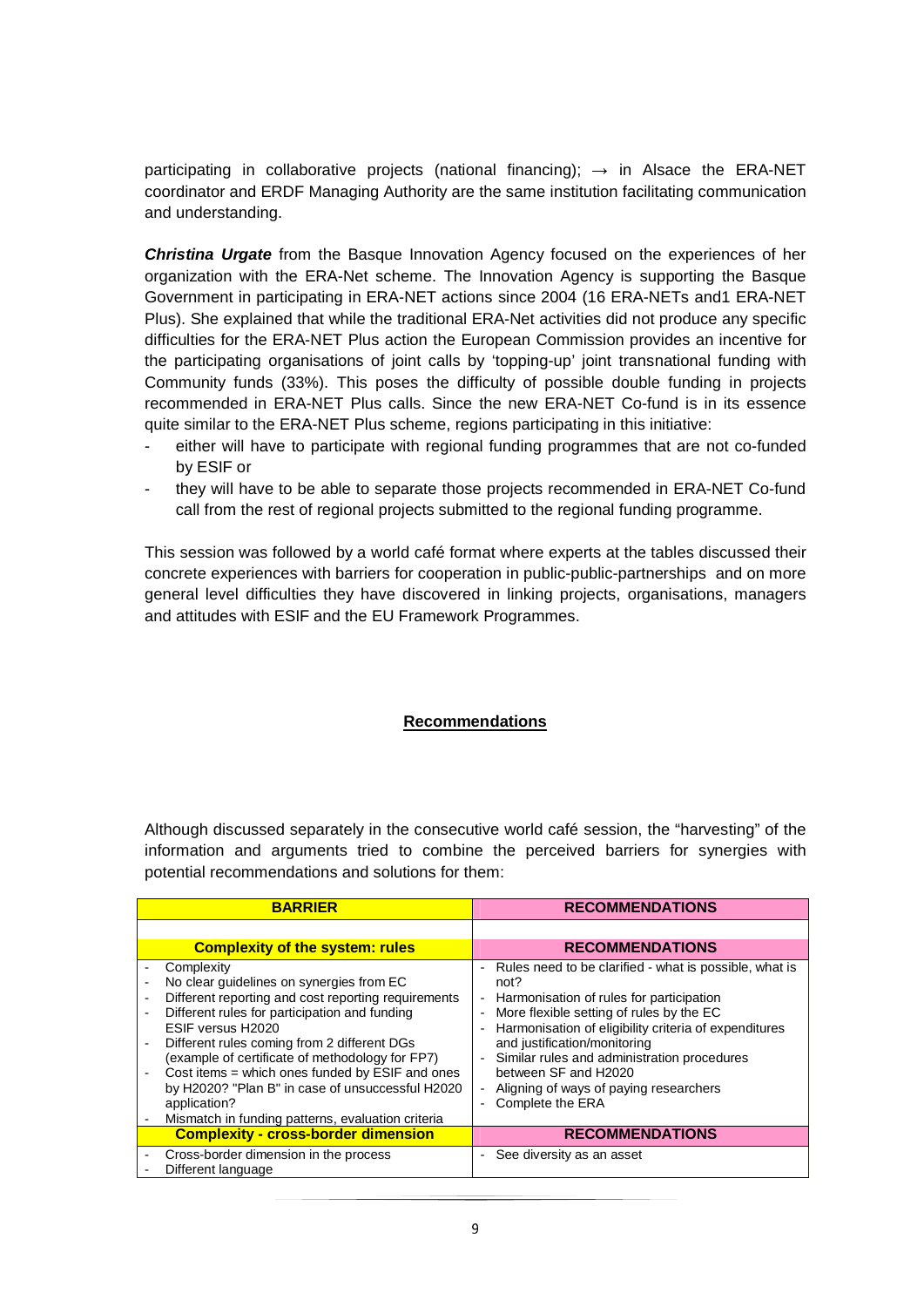| <b>Lack of synchronisation, timelines</b>                                                                                                                                                                                                                                                                                                                                                                                                                                                                                                  | <b>RECOMMENDATIONS</b>                                                                                                                                                                                                                                                                                                                                                                                                                                                                                                                                                                                                                                                                                                                                                                                                                                                                                                                            |
|--------------------------------------------------------------------------------------------------------------------------------------------------------------------------------------------------------------------------------------------------------------------------------------------------------------------------------------------------------------------------------------------------------------------------------------------------------------------------------------------------------------------------------------------|---------------------------------------------------------------------------------------------------------------------------------------------------------------------------------------------------------------------------------------------------------------------------------------------------------------------------------------------------------------------------------------------------------------------------------------------------------------------------------------------------------------------------------------------------------------------------------------------------------------------------------------------------------------------------------------------------------------------------------------------------------------------------------------------------------------------------------------------------------------------------------------------------------------------------------------------------|
| Lack of synchronisation in the implementation of<br>joint calls<br>Differences in administrations' (regio/national/<br>European) functioning (notably schedules)                                                                                                                                                                                                                                                                                                                                                                           | Align the administrations' (regio/national/European)<br>$\overline{\phantom{a}}$<br>schedules (i.e. strategy and priority publication)<br>Synchronisation of calls, alignment of timing<br>between calls                                                                                                                                                                                                                                                                                                                                                                                                                                                                                                                                                                                                                                                                                                                                          |
| Mismatch in timelines; different time frames                                                                                                                                                                                                                                                                                                                                                                                                                                                                                               | Speeding evaluation of H2020 for projects already<br>supported by Structural Funds                                                                                                                                                                                                                                                                                                                                                                                                                                                                                                                                                                                                                                                                                                                                                                                                                                                                |
| <b>Lack of strategic alignment H2020/ESIF</b>                                                                                                                                                                                                                                                                                                                                                                                                                                                                                              | <b>RECOMMENDATIONS</b>                                                                                                                                                                                                                                                                                                                                                                                                                                                                                                                                                                                                                                                                                                                                                                                                                                                                                                                            |
| Lack of long-term plans<br>$\overline{\phantom{a}}$<br>From research orientation to innovation orientation/<br>$\overline{\phantom{0}}$<br>small interest by the industry                                                                                                                                                                                                                                                                                                                                                                  | One advisory system<br>$\blacksquare$<br>High priority to industries participation<br>Political and operational will of public agencies<br>(innovation and development agencies) to engage<br>and support synergies<br>Getting funding agencies and managing authorities<br>$\blacksquare$<br>for ESIF and H2020 to talk/plan strategies<br>Having common indicators for the 2 Funds, to<br>measure the success of the synergy                                                                                                                                                                                                                                                                                                                                                                                                                                                                                                                    |
| Different information sources, lack of                                                                                                                                                                                                                                                                                                                                                                                                                                                                                                     | <b>RECOMMENDATIONS</b>                                                                                                                                                                                                                                                                                                                                                                                                                                                                                                                                                                                                                                                                                                                                                                                                                                                                                                                            |
| guidance and communication                                                                                                                                                                                                                                                                                                                                                                                                                                                                                                                 |                                                                                                                                                                                                                                                                                                                                                                                                                                                                                                                                                                                                                                                                                                                                                                                                                                                                                                                                                   |
| Different information sources for different<br>programmes<br>Guidance with practical examples still missing;<br>$\frac{1}{2}$<br>guidelines should have been ready some time ago<br>Lack of knowledge of the other; lack of knowledge<br>$\overline{\phantom{0}}$<br>and communication among actors<br>Communication: need for clear messages                                                                                                                                                                                              | - Q and A platform, service "help-line", platform for<br>cooperation (clarification of roles, building<br>awareness)<br>Share of knowledge between SF responsibles and<br>H2020 responsibles at national level<br>- Publish all guidelines as soon as possible<br>EC: Synergies guide should give practical<br>$\blacksquare$<br>examples, a list of the programmes/initiatives (like<br>cofund, Art. 185, Art. 187, ) and the meaning of<br>"cost item" for each of these initiatives<br>- Guidelines for each instrument combination, joint<br>application to instruments<br>Coordination between EC DGs: one voice<br>Pedagogy                                                                                                                                                                                                                                                                                                                 |
| <b>Reluctancy to use new tools</b>                                                                                                                                                                                                                                                                                                                                                                                                                                                                                                         | <b>RECOMMENDATIONS</b>                                                                                                                                                                                                                                                                                                                                                                                                                                                                                                                                                                                                                                                                                                                                                                                                                                                                                                                            |
| Psychological barriers<br>Barriers among local authorities                                                                                                                                                                                                                                                                                                                                                                                                                                                                                 |                                                                                                                                                                                                                                                                                                                                                                                                                                                                                                                                                                                                                                                                                                                                                                                                                                                                                                                                                   |
| <b>Change of vision, towards smart</b>                                                                                                                                                                                                                                                                                                                                                                                                                                                                                                     | <b>RECOMMENDATIONS</b>                                                                                                                                                                                                                                                                                                                                                                                                                                                                                                                                                                                                                                                                                                                                                                                                                                                                                                                            |
| specialisation                                                                                                                                                                                                                                                                                                                                                                                                                                                                                                                             |                                                                                                                                                                                                                                                                                                                                                                                                                                                                                                                                                                                                                                                                                                                                                                                                                                                                                                                                                   |
| Implement the change of vision in ESIF from<br>"repair of regions" to "smart specialisation"                                                                                                                                                                                                                                                                                                                                                                                                                                               | Regional authorities taking the lead and starting a<br>dialogue where stakeholders are invited -> smart<br>specialisation strategy<br>Foster regions to draft S3                                                                                                                                                                                                                                                                                                                                                                                                                                                                                                                                                                                                                                                                                                                                                                                  |
| <b>OTHERS</b>                                                                                                                                                                                                                                                                                                                                                                                                                                                                                                                              | <b>RECOMMENDATIONS</b>                                                                                                                                                                                                                                                                                                                                                                                                                                                                                                                                                                                                                                                                                                                                                                                                                                                                                                                            |
| Geographical/regional limitations of funding is the<br>$\overline{\phantom{m}}$<br>limitation factor for funding excellent projects<br>Barrier among topics<br>Difficulties for regions to participate in the ERA-Net<br>$\overline{\phantom{m}}$<br>Cofund scheme if they use Structural Funds<br>Not been able to use ERA-Net Cofund to support<br>$\overline{a}$<br>the priorities of smart specialisation of those<br>regions that have a funding programme co-funded<br>by SF<br>Different interests for regions and researchers<br>- | Transparency and coordination in the process of<br>preparation of ESIF and H2020 right from the very<br>start (of preparation for 2014-2020)<br>EC level: understanding the specificity of national<br>$\overline{\phantom{a}}$<br>and regional situation; national level: consistency in<br>policies (both in focus and time)<br>Use JPI as an instrument to link research funding<br>$\overline{\phantom{a}}$<br>(national) with structural funds<br>Keep in mind the limited amount of ESIF in "more<br>$\blacksquare$<br>developed" regions<br>Make regions partners in ERA-Nets<br>$\overline{a}$<br>Bring regions on board with RDI funding processes<br>$\overline{a}$<br>ERA-Net Cofund: combination is important not to<br>$\overline{\phantom{a}}$<br>exclude the regions that use Structural Funds in<br>their funding programmes<br>Joint objectives (partially) of research and<br>structural funds: investment as one of the output |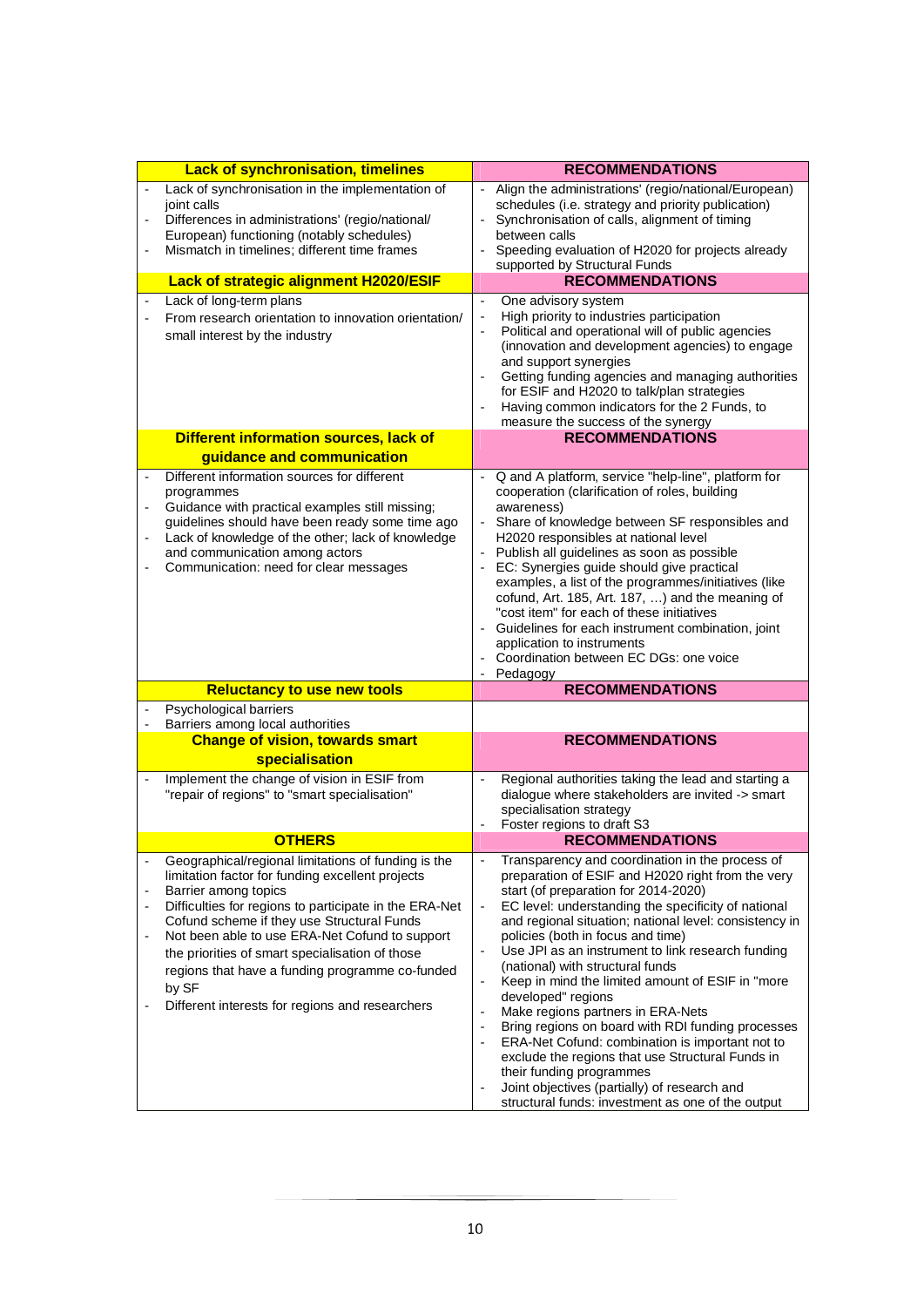

#### **"Wrap-up"**

In his closing statement *Octavi Quintanta*, Principal Advisor and Chair of the "Smart Specialisation" Task Force in DG Research and Innovation, underlined that even though there are barriers, some of which are due to the nature of the two different programmes, there are a number of issues that can be tackled and that we need to work best with the tools we have. It is essential in this respect to make managing authorities understand that investing in R&I is important for the region and for themselves, even if investing in R&I may be riskier than building a road. To anchor R&I issues sufficiently into the Operational Programmes will decide upon the success of reaching synergies between Horizon 2020/ESIF; however this window of opportunity closes by mid-2014. He also stressed the importance of the smart specialisation process for bringing stakeholders of a region together to identify priorities.

As for the benefits of synergies he pointed out that the two programmes complement each other - from research to innovation, and from innovation back to research (identifying gaps in knowledge); they are a good way of widening, they will provide projects with better quality and a push towards strategic and long-term thinking. There is indeed complexity in the system; there are cultural barriers and different types of stakeholders – but there is no alternative to working together to make the best use of the limited R&I resources available. Finally he promised that the European Commission will work to provide the Guidelines on the Synergies as soon as possible but making the synergies work will also be the tasks of the ministries, member states, managing authorities, NCPs etc…

In a *final round of comments by the participants* the need to be pro-active on all levels from the European Commission to the Member States and managing authorities - to achieve synergies has been stressed; this works best by making everyone part of the solution (e.g. by involving them in consortia); the need to exchange best practices and "know how" via a learning-sharing platform was raised as well as the potential international dimension to the issue.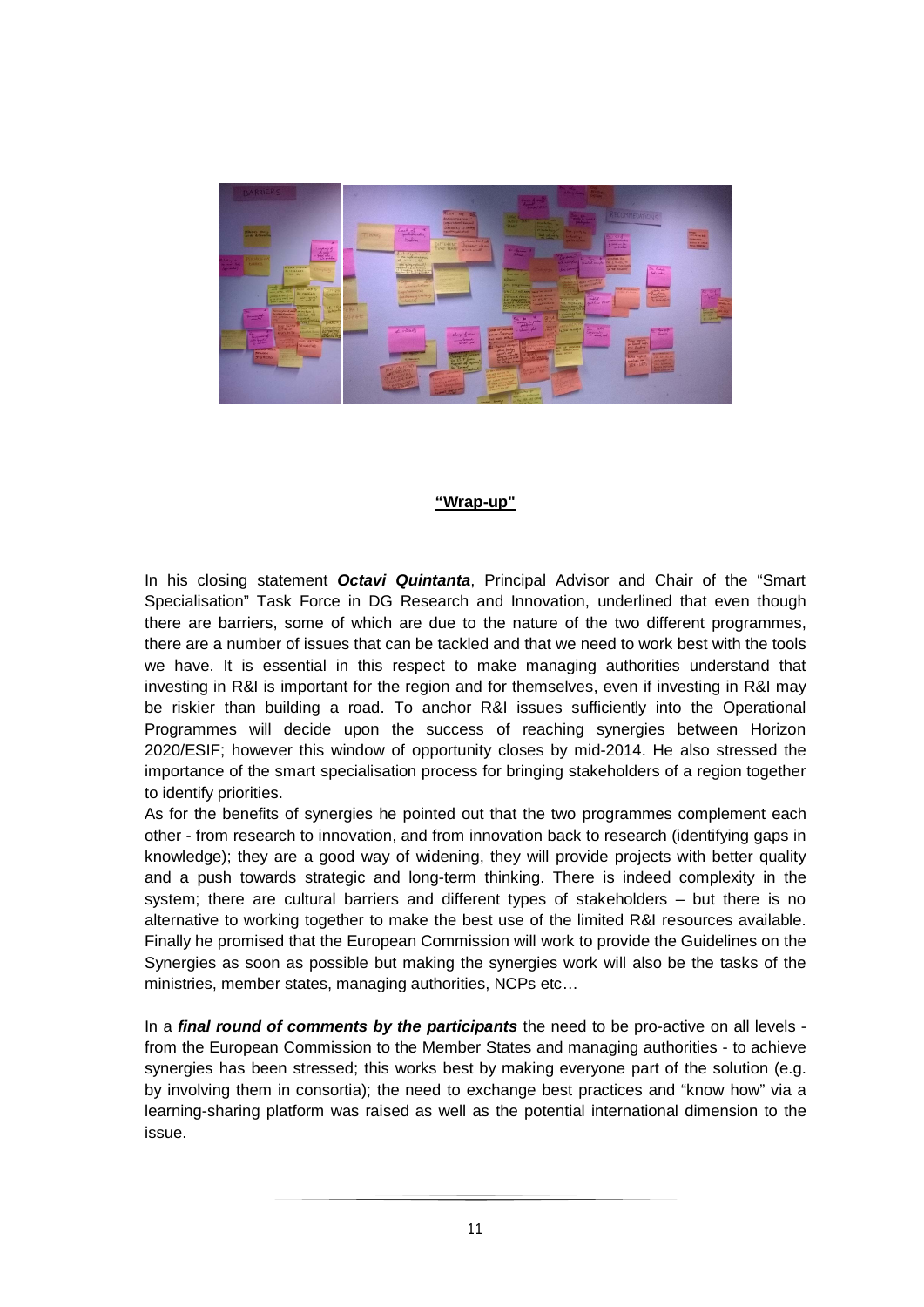# **Conclusions**

Beyond the rich information provided and exchanged by the participants within the discussions in the world café settings, some general observations regarding the event can be made:

- 1. *Management of expectations needed*
	- Expectations about realizing synergies are quite high on all sides (the European Commission expects a lot from the Member States, the Member States expect guidance from the European Commission, the projects expect help from the managing authorities and/or National Contact Points and other support services, the managing authorities expect clear guidance for decisions and the implementation,…); managing these expectations and containing them to a realistic level that makes it possible to plan, fund and implement projects without risking a) to overburden the administrative structures b) lose the characteristics and "unique selling point" of each of the programmes c) confuse the concerned organizations/people will be a next crucial step.
- *2. Message about synergies has at least in parts reached the stakeholders*  It seems that the message about potential synergies has already reached the experts participating in the workshop – it was interesting to see that for example when discussing potential benefits of synergies their arguments were very similar (even in the wording) to the "policy arguments" used by the European Commission.
- 3. *Only few concrete examples of synergies so far available* There are still only few examples of concrete projects demonstrating such synergies known and out in the open (also because the regulation for synergies has been adapted mainly in view of the current funding period from 2014 onwards); nevertheless stories of failed combined funding attempts are also whirling around adding to the uncertainty.
- *4. Barriers/recommendation are at this stage at a quite general level*

The collection of barriers and recommendations revealed that they remain on a quite general level (not specific to public-public partnerships). This seems natural for the moment as currently the Partnership Agreements and Operational Programmes for ESIF are still under preparation. It is however expected that more concrete questions of synergies will arise once the concrete implementation phase of the Operational Programmes starts and the first evaluation round of Horizon 2020 will be finished and the decision about which projects to fund and how will become more pressing.

5. *Information and communication are key*

It is clear that for preparing the ground for synergies between Horizon 2020 and ESIF (to the people managing the programmes and stakeholders) it is important to provide hands-on information on "how to…" on the one hand but almost as important is to offer strategic insight and encourage a mind-set to do so. This could be covered via guidelines, learning- and sharing platforms, the support of networking between the stakeholders in and across the regions, organisation of workshops etc.

*6. Public-public partnerships will face different challenges in achieving synergies according to the instrument used in Horizon 2020*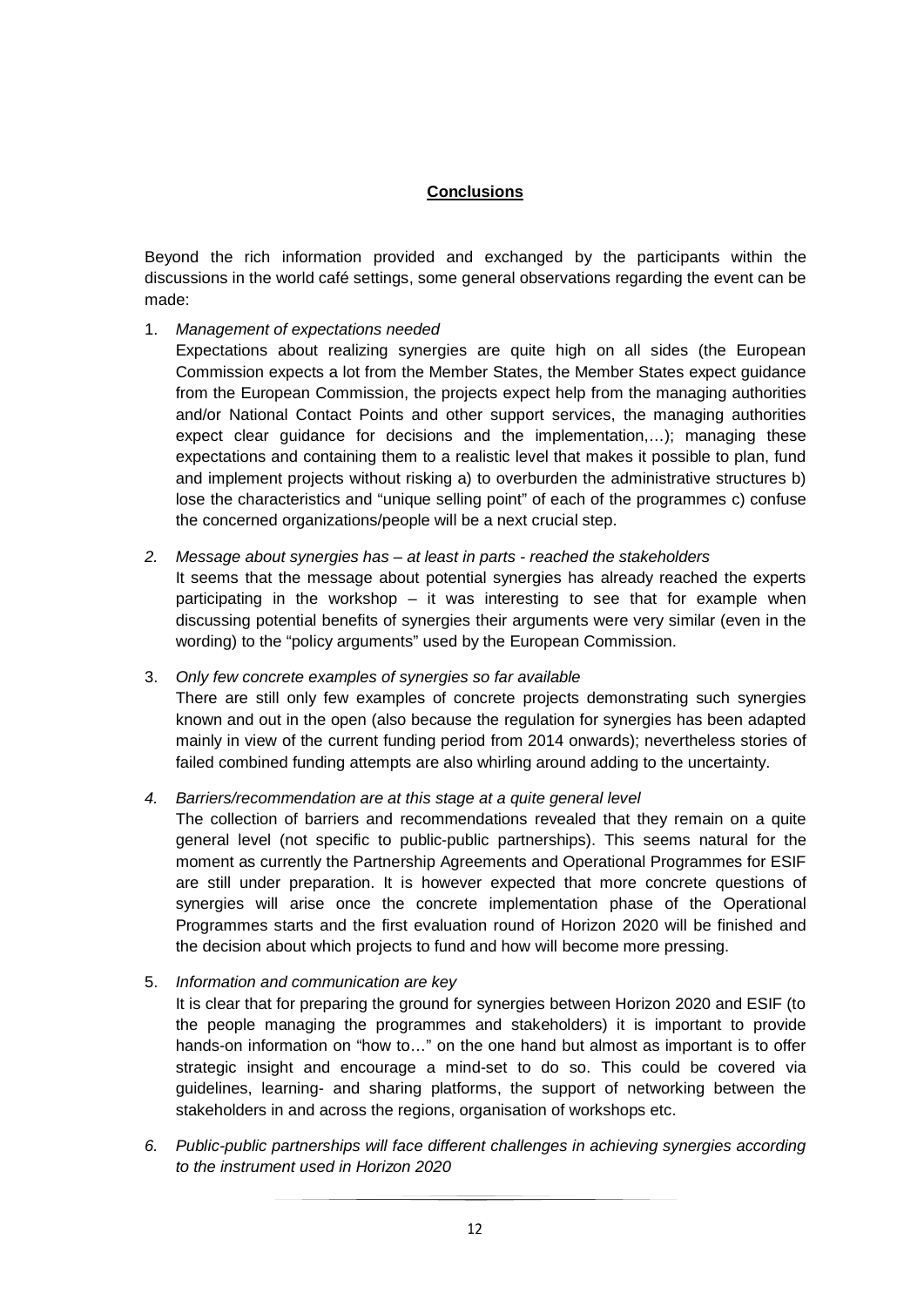The complexity of achieving synergies between Horizon 2020 and ESIF in the context of public-public-partnerships is heavily dependent on the instrument used. In particular funders involved in an Art.185 initiative or an ERA-NET Cofund will need to make clear choices on which funding sources to use, e.g. ESIF or national sources. A combination as such seems possible only in limited cases and this has to be actively communicated to the beneficiary level as well.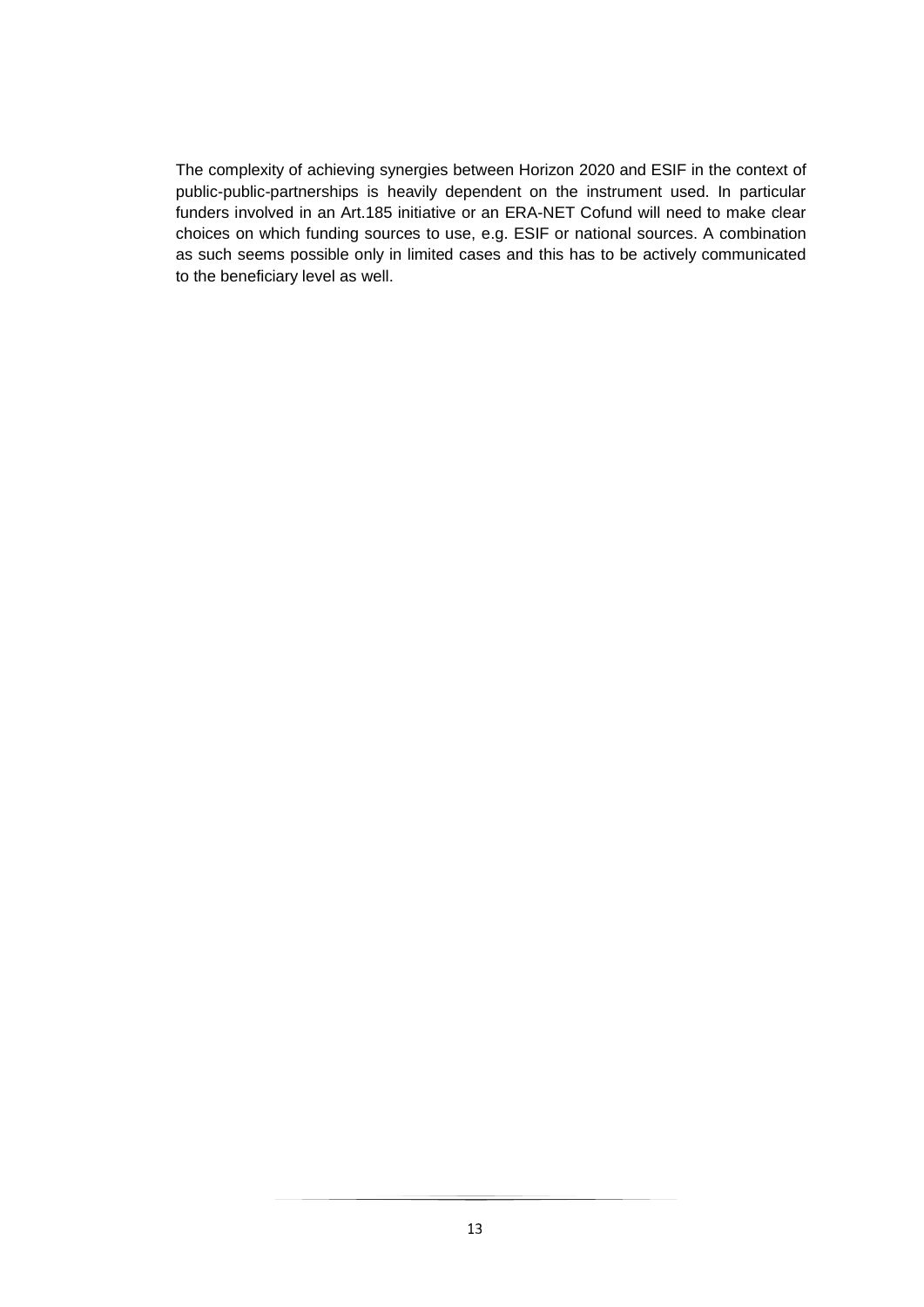# **Annex 1: Further reading and information**

## *Horizon 2020:*

Horizon 2020 regulations & rules for participation, PPP & P2Ps http://ec.europa.eu/research/participants/portal/desktop/en/funding/reference\_docs.html Article 185 http://ec.europa.eu/research/era/art-185\_en.html Joint Programming http://ec.europa.eu/research/era/joint-programming\_en.html ERA-Net http://ec.europa.eu/research/era/era-net\_en.html http://ec.europa.eu/research/fp7/index\_en.cfm?pg=eranet-projects-home

# *European Structural and Investment Funds:*

Common Provisions Regulation for the European Structural and Investment funds http://ec.europa.eu/regional\_policy/what/future/proposals\_2014\_2020\_en.cfm ERDF, ETC & Cohesion Fund Managing Authorities http://ec.europa.eu/regional\_policy/indexes/in\_your\_country\_en.cfm Research and innovation support under ESIF http://ec.europa.eu/regional\_policy/activity/research/index\_en.cfm ESF, Youth initiatives & PSCI http://ec.europa.eu/esf/main.jsp?catId=45&langId=en **EAFRD** http://enrd.ec.europa.eu/policy-in-action/communicating-rural-development/eafrd/en/eafrd\_en.cfm EMFF http://ec.europa.eu/fisheries/reform/emff/index\_en.htm

#### *Smart Specialisation:*

Smart Specialisation Platform: http://s3platform.jrc.ec.europa.eu General information: http://ec.europa.eu/research/regions/index\_en.cfm?pg=smart\_specialisation OECD and Smart Specialisation http://www.oecd.org/sti/inno/smartspecialisation.htm

#### *Others*

European Research Area http://ec.europa.eu/research/era/index\_en.htm Innovation Union: http://ec.europa.eu/research/innovation-union/index\_en.cfm **COSME** http://ec.europa.eu/cip/cosme/ Erasmus plus http://ec.europa.eu/education/index\_en.htm Erasmus plus regulation http://ec.europa.eu/programmes/erasmus-plus/documents/erasmus-plus-legal-base\_en.pdf Creative Europe http://ec.europa.eu/culture/creative-europe/index\_en.htm Digital service part of CEF http://ec.europa.eu/dgs/connect/en/content/public-services-digital-service-infrastructures-connectingeurope-facility For end beneficiaries in 2007-2013 period: Practical guide to EU funding opportunities for research and innovation http://ec.europa.eu/research/regions/documents/publications/new\_practical\_quide.pdf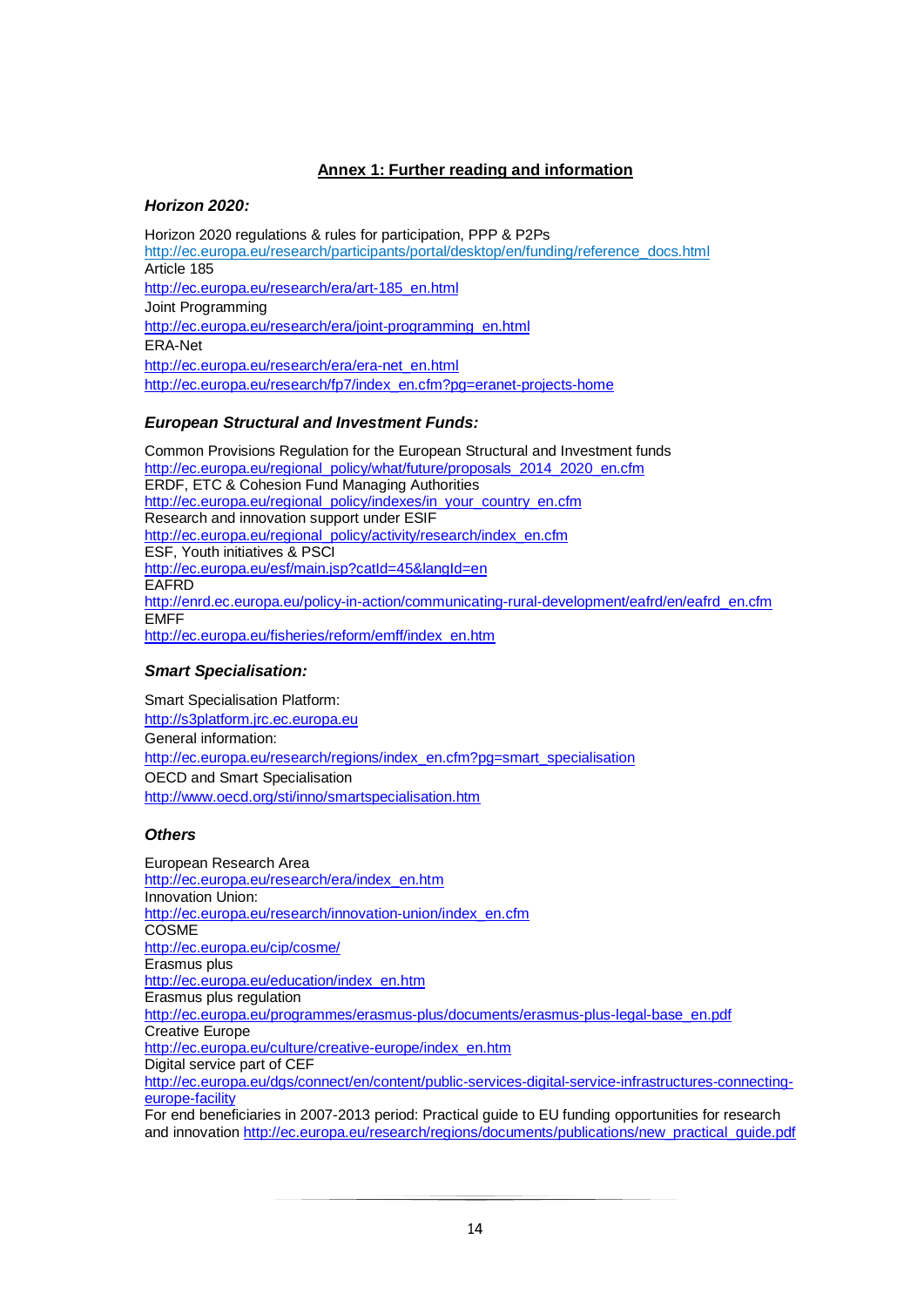# **Annex 2: Agenda of the Workshop**

| <b>WHEN</b> | <b>WHAT</b>                                                                                                                                                                                                                                                   | <b>WHO CONTRIBUTES</b>                                                                                                                                                                                                                                                                                                                                                                                                                              |
|-------------|---------------------------------------------------------------------------------------------------------------------------------------------------------------------------------------------------------------------------------------------------------------|-----------------------------------------------------------------------------------------------------------------------------------------------------------------------------------------------------------------------------------------------------------------------------------------------------------------------------------------------------------------------------------------------------------------------------------------------------|
| 09h30       | <b>Registration and welcome coffee</b>                                                                                                                                                                                                                        | Everybody                                                                                                                                                                                                                                                                                                                                                                                                                                           |
| 10h00       | <b>Welcome and introduction</b><br>Main purpose: (i) Identify<br>$\bullet$<br>benefits of combining H2020<br>and ESIF for the P2Ps, (ii)<br>Gather showcases, (iii) Next<br>steps and recommendations to<br>overcome barriers                                 | > Peter Dröll, European Commission DG<br>RTD, Acting Director, Directorate B<br>("Innovation Union and European<br>Research Area") (5')                                                                                                                                                                                                                                                                                                             |
|             | Process of the day<br>Overview of ESIF and possible<br>$\bullet$<br>synergies with H2020<br>Overview of P2Ps and potential<br>$\bullet$<br>synergies between ESIF and<br>H2020                                                                                | > Carmen Ianosi, European Commission<br>DG CNECT, Unit 02 ("Knowledge<br>Sharing") (5')<br>≻ Katja Reppel, European Commission<br>DG REGIO, Deputy Head of Unit G1<br>("Smart and sustainable growth") (15')<br>> Jörg Niehoff, European Commission<br>DG RTD, Unit B2 ("ERA policy and<br>reform") (10')                                                                                                                                           |
| 10h35       | Learning about each other                                                                                                                                                                                                                                     | Everybody                                                                                                                                                                                                                                                                                                                                                                                                                                           |
| 10h40       | Presentations on examples of<br>interest, motivations and benefits<br>of combining funds                                                                                                                                                                      | Speakers (5' per speaker):<br>> Daria Julkowska, E-Rare Project<br>Coordinator, French Foundation for<br>Rare Diseases, France<br>> Marta Slezak-Warszycka, Project<br>Officer, Baltic Sea Region Programme<br>2007-2013, Investitionsbank<br>Schleswig-Holstein, Germany<br>> Hans-Günther Schwarz, Joint<br>Programming Initiative Urban Europe<br>(Policy coordinator), Austrian Ministry<br>of Transport, Innovation and<br>Technology, Austria |
| 10h55       | Identifying the motivations:<br>What are your expected<br>benefits of combining funds?                                                                                                                                                                        | Everybody (tables of 6 persons each)                                                                                                                                                                                                                                                                                                                                                                                                                |
| 11h25       | <b>Coffee break</b>                                                                                                                                                                                                                                           |                                                                                                                                                                                                                                                                                                                                                                                                                                                     |
| 11h35       | <b>Mapping experiences</b><br>What is your<br>$\bullet$<br>country/region/organisation<br>experience in combining funds<br>for ERA-NETs, JPIs, Art. 185?<br>What types of combinations of<br>$\bullet$<br>funds have you experienced or<br>are you expecting? | Everybody (tables of 6 persons each)                                                                                                                                                                                                                                                                                                                                                                                                                |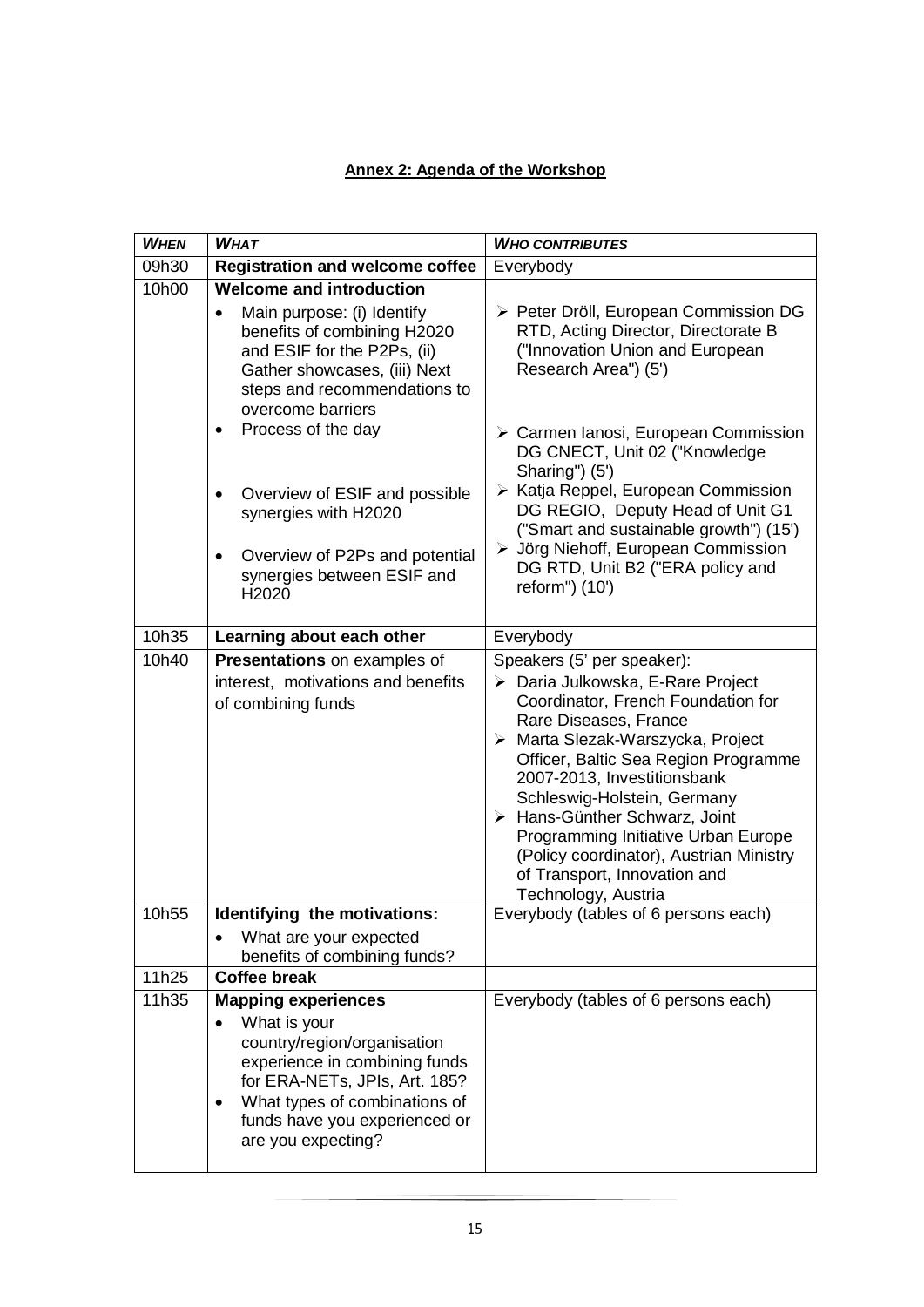| 12h35 | Lunch                                                                                                                                                                                                  |                                                                                                                                                                                                                                                                 |
|-------|--------------------------------------------------------------------------------------------------------------------------------------------------------------------------------------------------------|-----------------------------------------------------------------------------------------------------------------------------------------------------------------------------------------------------------------------------------------------------------------|
|       |                                                                                                                                                                                                        |                                                                                                                                                                                                                                                                 |
| 13h45 |                                                                                                                                                                                                        |                                                                                                                                                                                                                                                                 |
| 13h45 | Presentations on examples of<br>barriers encountered, positive<br>factors, lessons learned,<br>recommendations                                                                                         | Speakers (5' per speaker):<br>> Gaëlle Herchin, Project Officer ERDF -<br>Research and development, Alsace<br>Region, France<br>> Cristina Ugarte, Project Manager,<br>Internationalisation Department of the<br>Basque Innovation Agency,<br>Innobasque, Spain |
| 14h00 | Identifying barriers and next<br>steps<br>Q1: What are the specific<br>and/or generic barriers you<br>have encountered, or you are<br>foreseeing?<br>Q2: What are your<br>recommendations for success? | Everybody (tables of 6 persons each)                                                                                                                                                                                                                            |
| 15h00 | Reporting back from the<br>different tables, discussion and<br>next steps                                                                                                                              | Everybody                                                                                                                                                                                                                                                       |
| 15h45 | Wrap up and next steps                                                                                                                                                                                 | Octavi Quintana, European<br>➤<br>Commission DG RTD, Principal<br>Adviser, Chair of the Task Force<br>"Smart Specialisation"                                                                                                                                    |
| 16h00 | End of meeting                                                                                                                                                                                         |                                                                                                                                                                                                                                                                 |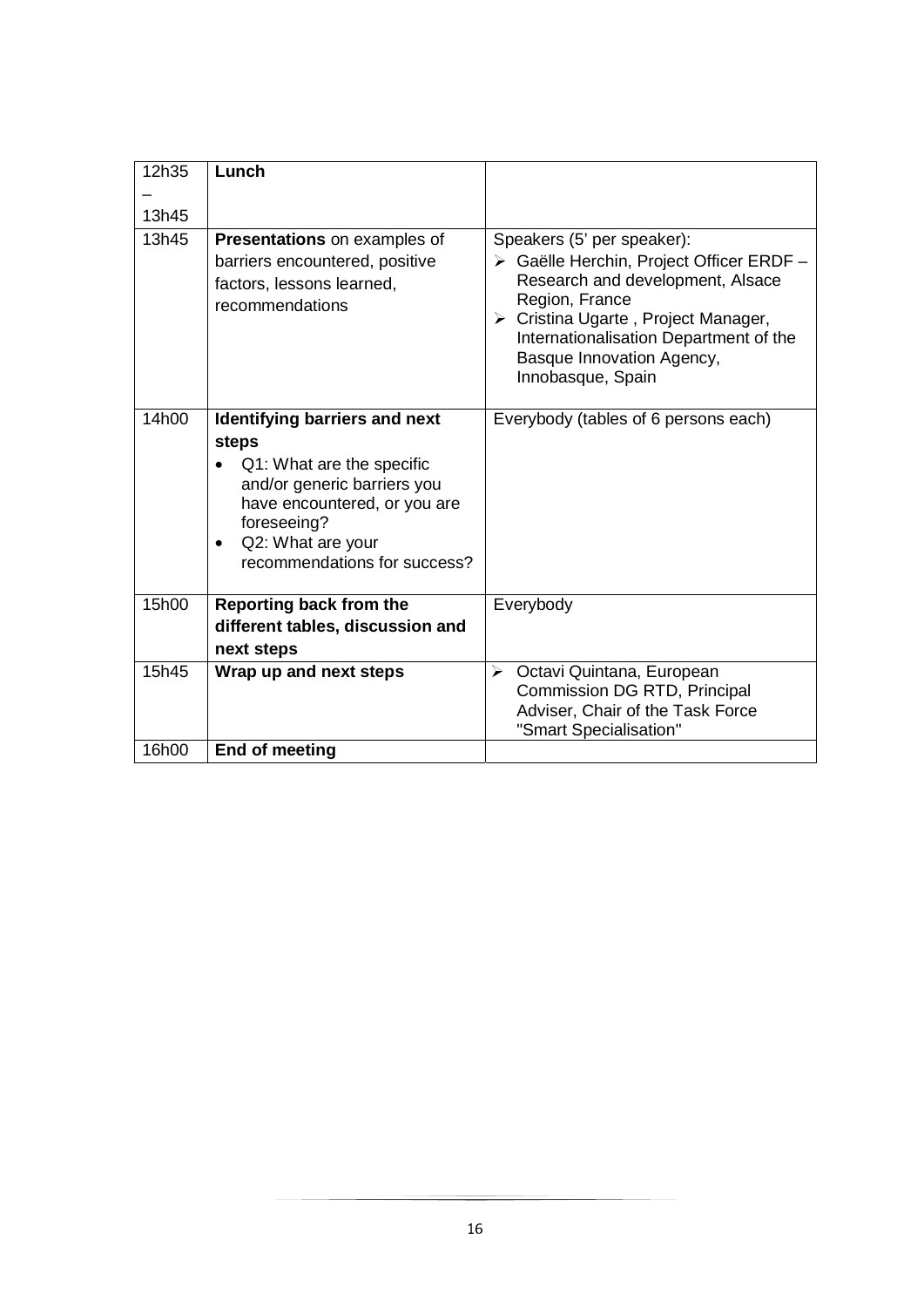# **Annex 3: List of Participants**

| <b>First Name</b> | <b>Last Name</b>           | Organisation                                                                             | <b>Country</b>  |
|-------------------|----------------------------|------------------------------------------------------------------------------------------|-----------------|
| Valerio           | <b>ABBADESSA</b>           | <b>ENEA</b>                                                                              | Italy           |
| Paraskevi         | <b>AFENTAKI</b>            | Ministry of Education and<br><b>Religious Affairs</b>                                    | Greece          |
| Karel             | <b>AIM</b>                 | Academy of Sciences of the<br>Czech Republic                                             | Czech Republic  |
| Christele         | <b>ALLAUD</b>              | Conseil régional de Martinique                                                           | Belgium         |
| Salvatore         | <b>AMICO ROXAS</b>         | <b>ENEA &amp; European Energy</b><br>Research Alliance (EERA)                            | Belgium         |
| Rafael            | de ANDRES<br><b>MEDINA</b> | National Institute of Health<br>Carlos III                                               | Spain           |
| Martin            | <b>BAUMGARTNER</b>         | <b>FFG</b>                                                                               | Austria         |
| Amaia             | <b>BELOKI</b>              | Delegation of the Basque<br>Country to the EU                                            | Spain           |
| <b>Uldis</b>      | <b>BERKIS</b>              | <b>Study and Research</b><br>Administration, Ministry of<br><b>Education and Science</b> | Latvia          |
| Anna Lisa         | <b>BONI</b>                | <b>REGION PACA</b>                                                                       | Belgium         |
| Elisabeth         | <b>BOUGEOIS</b>            | <b>Bureau Bourgogne Franche-</b><br>Comté Europe                                         | France          |
| Wieske            | <b>BRESSERS</b>            | <b>NWO</b>                                                                               | The Netherlands |
| Ingo              | <b>BUNZECK</b>             | Energy research Centre of the<br>Netherlands (ECN)                                       | Netherlands     |
| Zoe               | <b>BUYLE BODIN</b>         | <b>Lower-Normandy Brussels</b><br>Office                                                 | Belgium         |
| Olivia            | <b>CAHUZAC</b>             | <b>CEIS</b>                                                                              | Belgium         |
| Lucia             | <b>CANNELLI</b>            | Emilia-Romagna Region                                                                    | Italy           |
| Emma              | <b>CAREY</b>               | <b>UK Research Office</b>                                                                | UK              |
| Magnus            | <b>CARNWALL</b>            | <b>Swedish Energy Agency</b>                                                             | Sweden          |
| Ninetta           | <b>CHANIOTOU</b>           | Kainuun Etu Oy                                                                           | Finland         |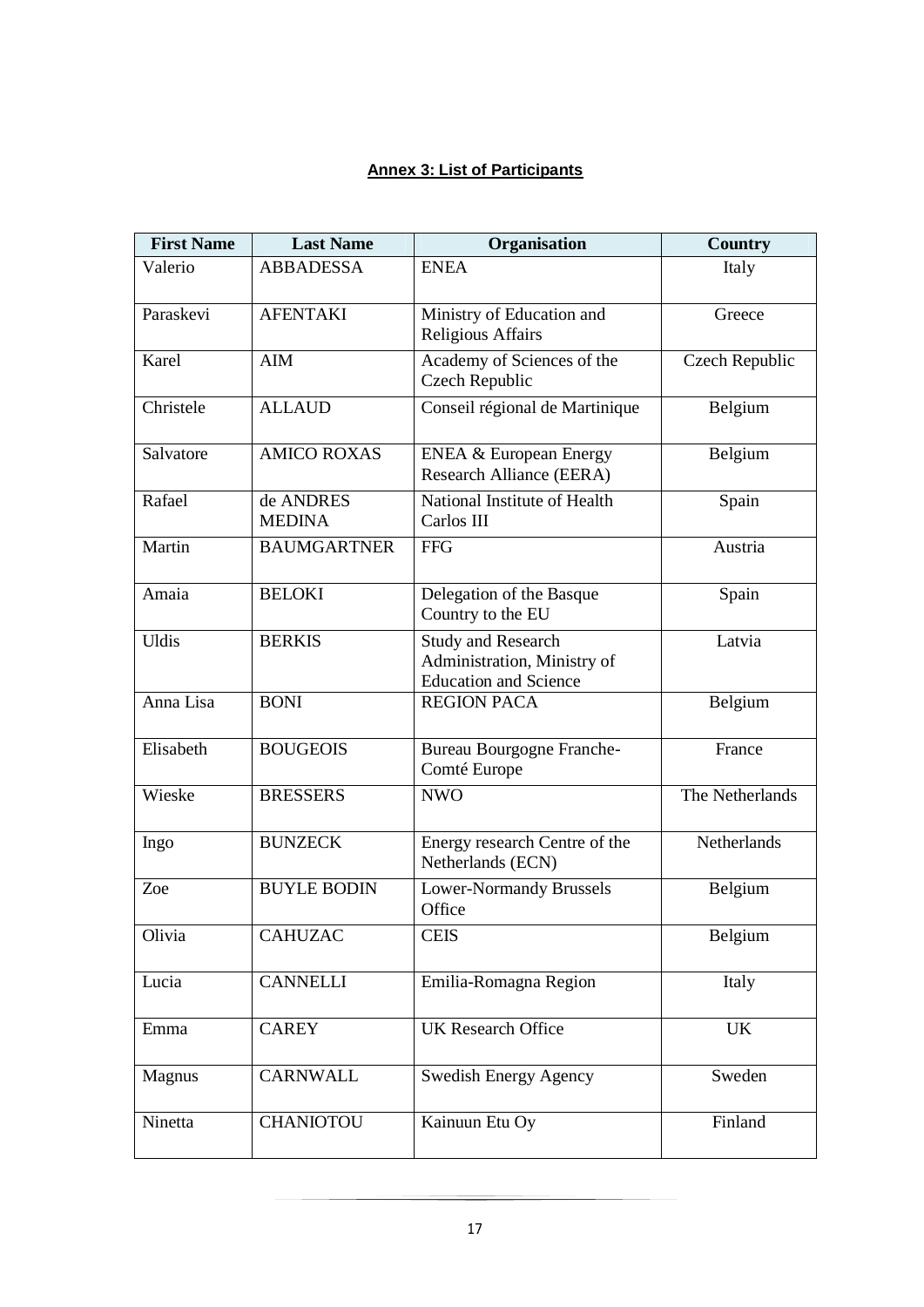| Armande           | <b>COCQUEREZ</b>                     | <b>CEA</b>                                                                        | France          |
|-------------------|--------------------------------------|-----------------------------------------------------------------------------------|-----------------|
| Andrea            | <b>CONTE</b>                         | European Commission, DG Joint<br><b>Research Centre</b>                           |                 |
| Valérie           | <b>DEHAUDT</b>                       | <b>MAAF</b>                                                                       | France          |
| Marco             | <b>DICIANO</b>                       | InnovaPuglia spa                                                                  | Italy           |
| Jose              | <b>DIEGO</b>                         | Castilla y Leon Innovation<br>agency                                              | Spain           |
| Peter             | <b>DRÖLL</b>                         | European Commission, DG<br>Research and Innovation                                |                 |
| Minerva           | <b>ELIAS</b>                         | <b>ACCIAO</b>                                                                     | Spain           |
| Julie             | <b>ESTAL</b>                         | Languedoc Roussillon Regional<br>Office in Brussels                               | France          |
| Karen             | <b>FABBRI</b>                        | European Commission, DG<br>Research and Innovation                                |                 |
| Jean-<br>Emmanuel | <b>FAURE</b>                         | European Commission, DG<br><b>Research and Innovation</b>                         |                 |
| Raquel            | <b>FERNANDEZ</b><br><b>HORCAJADA</b> | <b>AALA</b>                                                                       | Belgium         |
| Jean-Pierre       | <b>FINANCE</b>                       | <b>CPU</b> (French University Rectors<br>Conference)                              | France          |
| Eric              | <b>FOUCHER</b>                       | <b>CPU</b> (French Rectors University<br>Conference)                              | France          |
| Andere            | <b>GOIRIGOLZARRI</b>                 | Innobasque                                                                        | Spain           |
| Udo               | <b>GOMMEL</b>                        | Fraunhofer IPA                                                                    | Germany         |
| Martina           | <b>HARTL</b>                         | Federal Ministry of Science and<br>Research Austria                               | Austria         |
| Freek             | <b>HEIDEKAMP</b>                     | <b>TNO</b>                                                                        | The Netherlands |
| Gaëlle            | <b>HERCHIN</b>                       | Research and development,<br><b>Alsace Region</b>                                 | France          |
| Günter            | <b>HORCHER</b>                       | Fraunhofer Institute for<br>Manufacturing Engineering and<br>Automation           | Germany         |
| Michael           | <b>HUCH</b>                          | EURAMET e.V. - European<br><b>Association of National</b><br>Metrology Institutes | Germany         |
| Alison            | <b>HUNTER</b>                        | Scotland Europa                                                                   | Belgium         |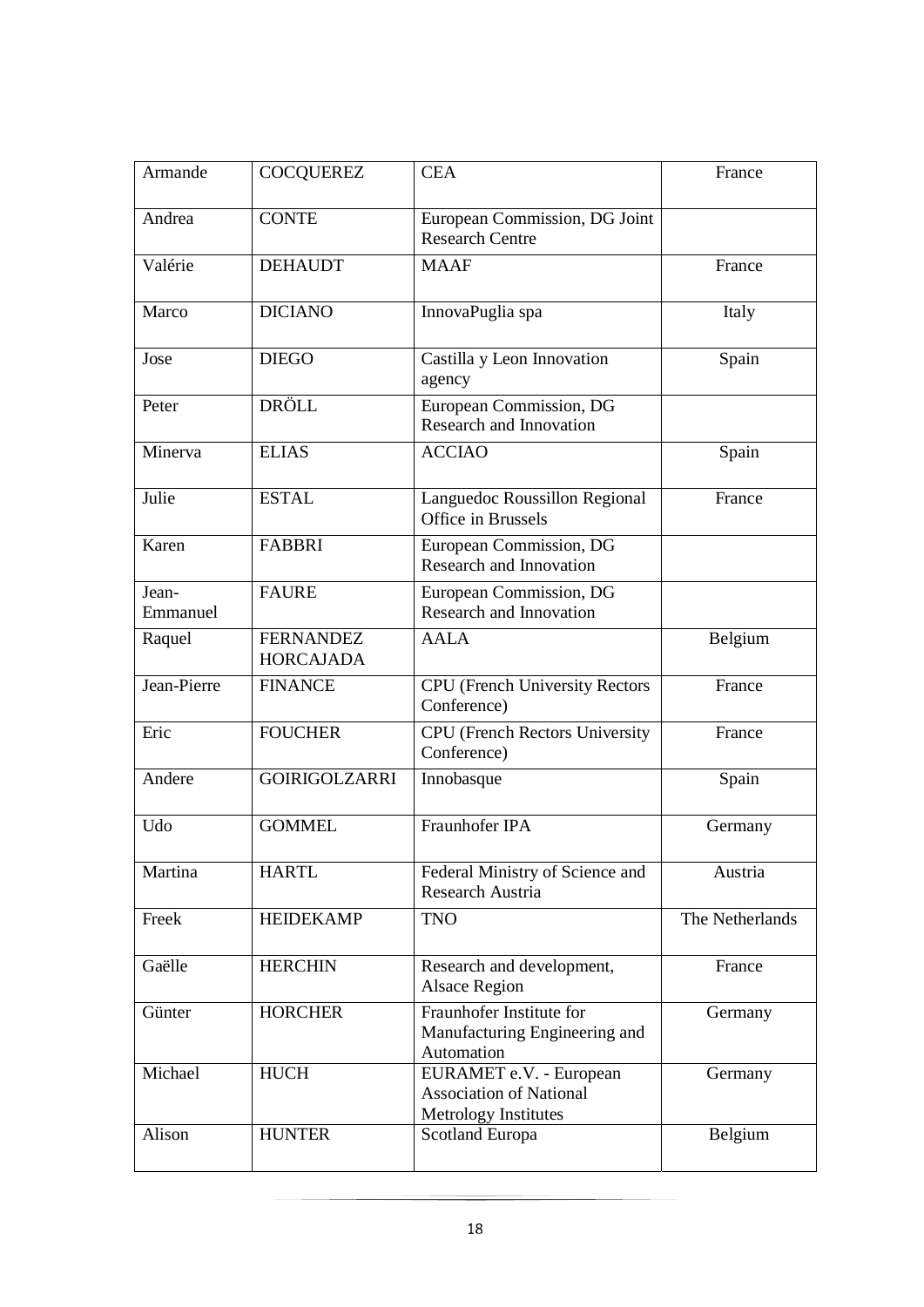| Erwan        | HUON de<br><b>KERMADEC</b> | <b>EARTO</b>                                                                            | Belgium        |
|--------------|----------------------------|-----------------------------------------------------------------------------------------|----------------|
| Carmen       | <b>IANOSI</b>              | European Commission, DG<br><b>Communications Networks,</b><br>Content & Technology      |                |
| André        | <b>JESTIN</b>              | <b>ANSES</b>                                                                            | France         |
| Daria        | <b>JULKOWSKA</b>           | <b>French Foundation for Rare</b><br><b>Diseases</b>                                    | France         |
| Zsuzsanna    | <b>KOENIG</b>              | European Commission, DG<br>Maritime Affairs and Fisheries                               |                |
| Tereza       | <b>KRAUSOVA</b>            | European Commission, DG<br>Regional and Urban Policy                                    |                |
| Dionysia     | <b>LAGIOU</b>              | European Commission, DG<br>Research and Innovation                                      |                |
| Andrea       | <b>LAGUNDZIJA</b>          | <b>ERRIN</b>                                                                            | Belgium        |
| Pia          | <b>LAURILA</b>             | European Commission, DG<br>Research and Innovation                                      |                |
| Pascal       | <b>LEHANCE</b>             | Public Service of Wallonia -<br>Department of Energy                                    | Belgium        |
| Anja         | <b>LURSON</b>              | Office of the Land Berlin to the<br>EU                                                  | Germany        |
| Janika       | <b>LUUKINEN</b>            | East and North Finland EU<br>Office                                                     | Finland        |
| Yasen        | <b>MARKOV</b>              | Ministry of Transport,<br>Information Technology and<br>Communications                  | Bulgaria       |
| Iulia        | <b>MIHAIL</b>              | Ministry of National Education,<br>Romanian Office for Science and<br>Technology - ROST | Romania        |
| Daisy        | <b>MOLFESE</b>             | Veneto Region Brussels Office                                                           | Belgium        |
| Vallo        | <b>MULK</b>                | <b>Estonian Research Council</b>                                                        | <b>Estonia</b> |
| Ülle         | <b>NAPA</b>                | <b>Estonian Research Council</b>                                                        | Estonia        |
| pascal       | <b>NEWTON</b>              | Ministère de la Recherche et de<br>l'Enseignement Supérieur                             | France         |
| Jörg         | <b>NIEHOFF</b>             | European Commission, DG<br>Research and Innovation                                      |                |
| Eric-Olivier | <b>PALLU</b>               | European Commission, DG<br>Research and Innovation                                      |                |
| Esa          | PANULA ONTTO               | Finnish Funding Agency for<br>Innovation                                                | Finland        |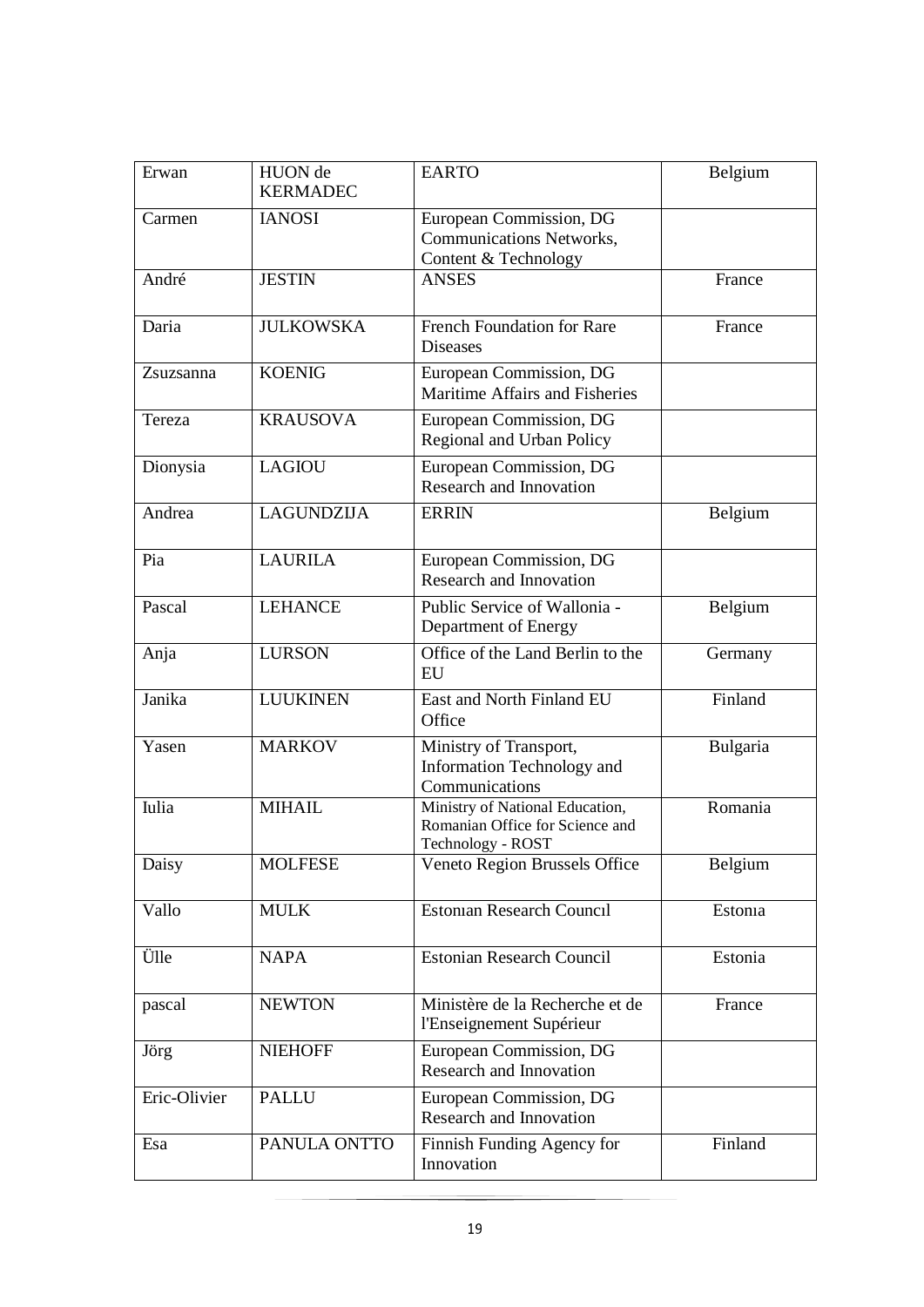| Charlotte    | <b>PEDERSEN</b>                   | Aalborg University                                           | Denmark  |
|--------------|-----------------------------------|--------------------------------------------------------------|----------|
| Pierre       | <b>PERRIN</b>                     | Antenne interrégionale<br>Auvergne-Centre-Limousin           | Belgium  |
| Luca         | <b>POLIZZI</b>                    |                                                              | Belgium  |
| Joseph       | <b>PRIEUR</b>                     | <b>INRA/CLORA</b>                                            | France   |
| Octavi       | <b>QUINTANA</b>                   | European Commission, DG<br><b>Research and Innovation</b>    |          |
| Katja        | <b>REPPEL</b>                     | European Commission, DG<br>Regional and Urban Policy         |          |
| Francesca    | <b>RICARDI DI</b><br><b>NETRO</b> | Veneto Agricoltura - Veneto<br>Region                        | Italy    |
| Catarina     | <b>ROBOHM</b>                     | <b>Bureau Alsace Europe</b>                                  | France   |
| Victor       | <b>ROULET</b>                     | Méditerranée Technologies                                    | France   |
| Anett        | <b>RUSZANOV</b>                   | <b>ERRIN</b>                                                 | Belgium  |
| Cristina     | <b>SABBIONI</b>                   | <b>National Research Council</b>                             | Italy    |
| Christian    | <b>SAUBLENS</b>                   | <b>EURADA</b>                                                | Belgium  |
| Hans-Günther | <b>SCHWARZ</b>                    | Joint Programming Initiative<br><b>Urban Europe</b>          | Austria  |
| Carlos       | <b>SEGOVIA</b>                    | Instituto de Salud Carlos III                                | Spain    |
| Marta        | <b>SLEZAK</b><br>WARSZYCKA        | Investitionsbank Schleswig-<br>Holstein                      | Germany  |
| Wendy        | <b>SONNEVELD</b>                  | <b>Ghent University</b>                                      | Belgium  |
| Daniel       | <b>STRAKA</b>                     | Slovak Liaison Office for<br><b>Research and Development</b> | Slovakia |
| Frédéric     | <b>SUCHE</b>                      | Bretagne Pays de la Loire<br>Poitou-Charentes                | Belgium  |
| Laszlo       | <b>SZILAGYI</b>                   | Permanent Representation of<br>Hungary to the EU             | Hungary  |
| Christakis   | <b>THEOCHAROUS</b>                | <b>Research Promotion Foundation</b>                         | Cyprus   |
| Cristina     | <b>UGARTE</b>                     | Innobasque                                                   | Spain    |